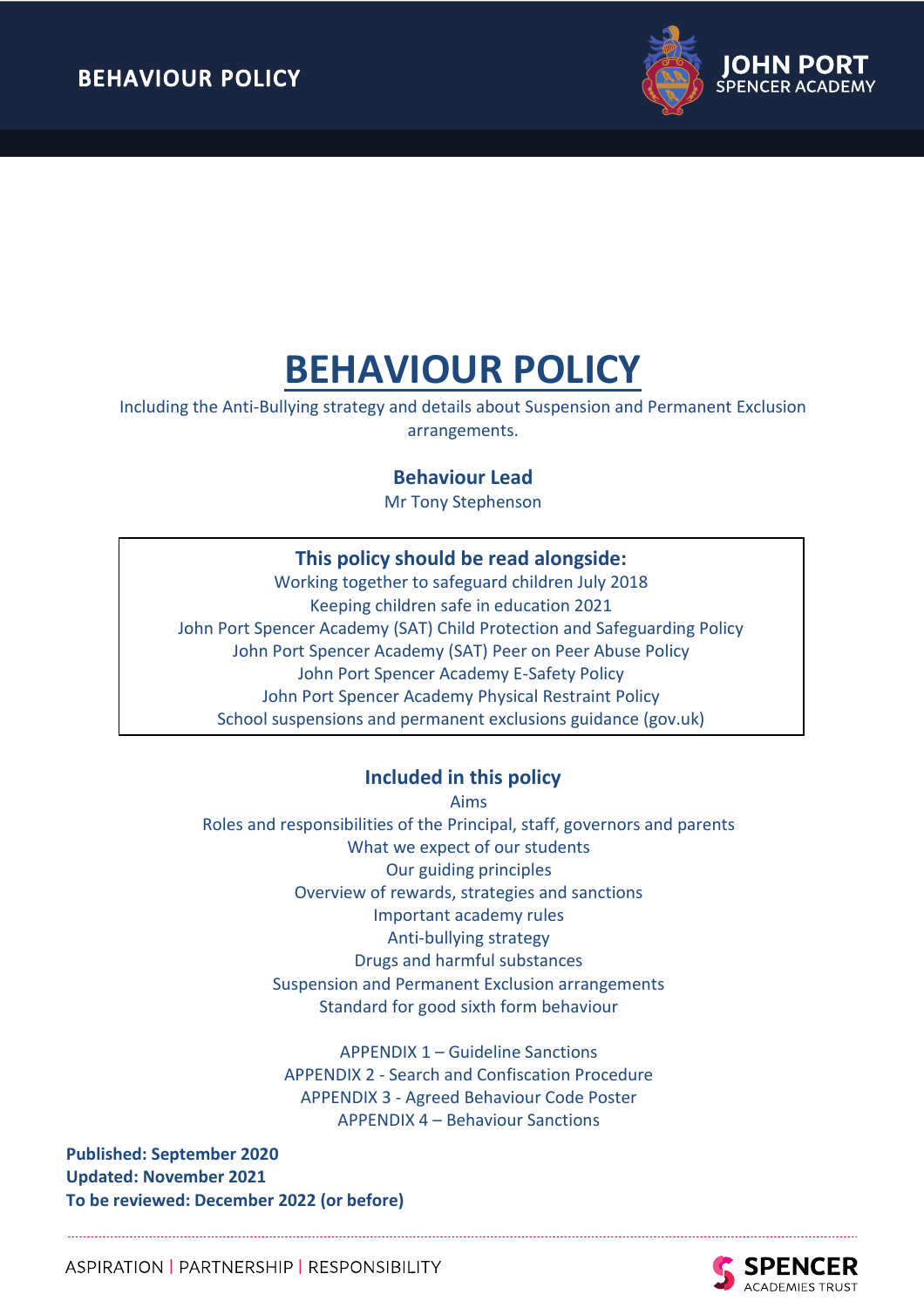

## **Aims**

John Port Spencer Academy is a values-led community, which is centred on the needs of students. Our focus is on supporting students to develop as individuals with a strong sense of moral purpose, and the resilience to thrive under challenge.

We want students to be models of good behaviour, responding to adults and to their peers with manners and a respectful attitude. We want the academy to have a reputation for being strict and insistent upon good behaviour. We expect our students to recognise the need to behave in a moral and upright manner, and to recognise their duty of contributing towards the building of a cohesive community.

This aim is focussed around our belief in 'Excellence in Everything' and the 3 c's of courtesy, cooperation and collaboration.

Students will be taught to take responsibility for their own actions and to accept the consequences of their choices. Ultimately, we aspire for our young people becoming independent, self-disciplined, selfregulating learners. We will strive to ensure the right balance of reward and sanction to achieve this.

# **Roles and responsibilities of the Principal, staff, governors and parents**

The Principal will be responsible for the implementation and day-to-day management of the policy and procedures and for reporting to governors on its impact. Behaviour and suspension figures will be reported to the governors at each full governor meeting, allowing governors to monitor behaviour within the academy.

All staff will be responsible for ensuring that the policy and procedures are followed consistently. Mutual support amongst all staff in the implementation of the policy is essential. Staff have a key role in advising staff in senior leadership roles on the effectiveness of the policy and procedures. They also have responsibility, with the support of the Principal, for creating a high-quality learning environment and for teaching positive behaviour for learning.

The governing body, Principal and staff will strive to ensure that all are treated appropriately and consistently and that the concerns of students are listened to and dealt with. The governing body, Principal and staff acknowledge, at the same time, their duties under the Equality Act 2010 and their responsibilities to safeguard and promote the welfare of children, including those with Special Educational Needs (SEN).

Parents and carers will be expected, encouraged and supported to take responsibility for the behaviour of their child both inside and outside the academy. The academy will encourage parents and carers to work in partnership with the academy to assist it in maintaining high standards of desired behaviour and will be actively encouraged to raise with the academy any issues arising from the operation of the policy.

On their entry to the academy, students agree to our standards of behaviour and parents are required to cooperate with any sanctions imposed. **1**



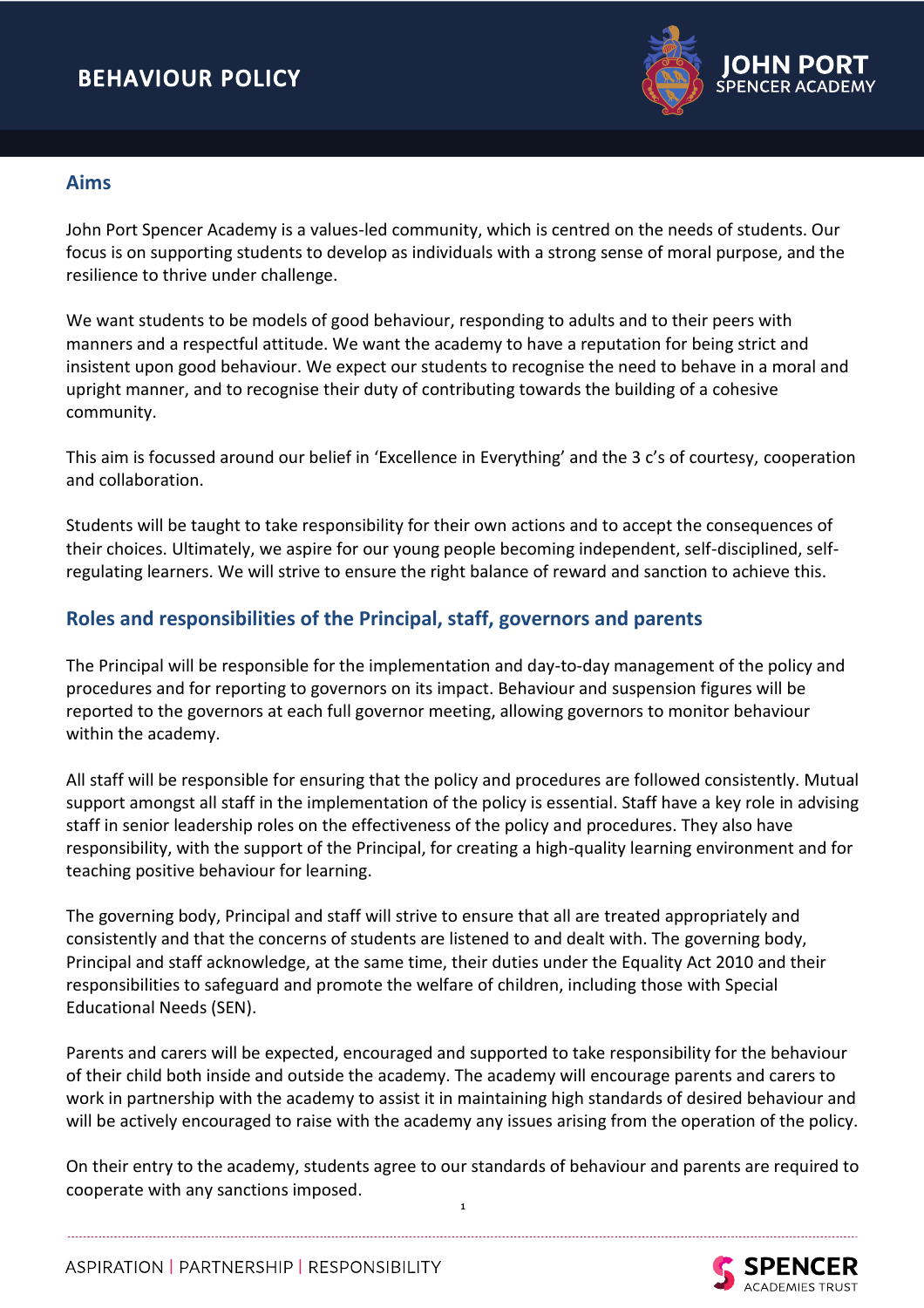

## **What we expect of our students**

- To behave in an orderly manner at all times, paying due courtesy and respect to other members of the academy: adults, other children, visitors and the public.
- To respond promptly and obediently, without questioning, to the instructions of staff.
- To show respect for other people's property, the academy and its environment.
- To arrive on time for the academy day, lessons and all other scheduled activities in the academy and to work to the best of their ability.
- To aspire to achieve excellent attendance each academic year.
- To always be well presented both in manner and in dress.
- To have pride in themselves and to maintain a healthy and active lifestyle.
- To comply with any sanctions.

Any infringement to the expectations of the academy is liable to punishment and sanctions, examples of which can be found in our tariff of sanctions.

# **Our guiding principles**

- 1. We will deal with any transgressions promptly and with respect for the individual.
- 2. We will encourage parents to work in partnership with the academy and we will do our best to ensure a good working relationship.
- 3. We will listen to students and respond to their concerns.
- 4. Good behaviour is the responsibility of all staff and students.
- 5. We will expect our students to be ambassadors for the academy, behaving well within the academy and when travelling to and from the academy and in the local area.

# **Overview of rewards, strategies and sanctions (Also see APPENDIX 1)**

In order that this aim is achieved, staff at John Port Spencer Academy will:

- Establish and set out formally, in various documents such as the student planners, our expectations of what constitutes good behaviour and the standards we expect.
- Publish, operate and update sanction guidelines to promote consistency.
- Strive for fairness and consistency in the management of students.
- Develop and reinforce positive attitudes towards activities that promote community cohesion.
- Celebrate and reward effort and excellence:
	- ➢ **Excellence points** an electronic reward system for students where they can earn points for effort, behaviour, manners, kindness and excellence that is over and above expectation. When a student earns 50, 100, 200 and/or 300 points, they earn achievement badges. Any student who has no X points during a week will also be awarded excellence points.
	- ➢ **Postcards**  postcards are sent home for students whose behaviour or progress exceeds expectation.
	- ➢ **Positive phone calls** the Year team and faculties will phone home where students behaviour or achievement exceeds expectation.

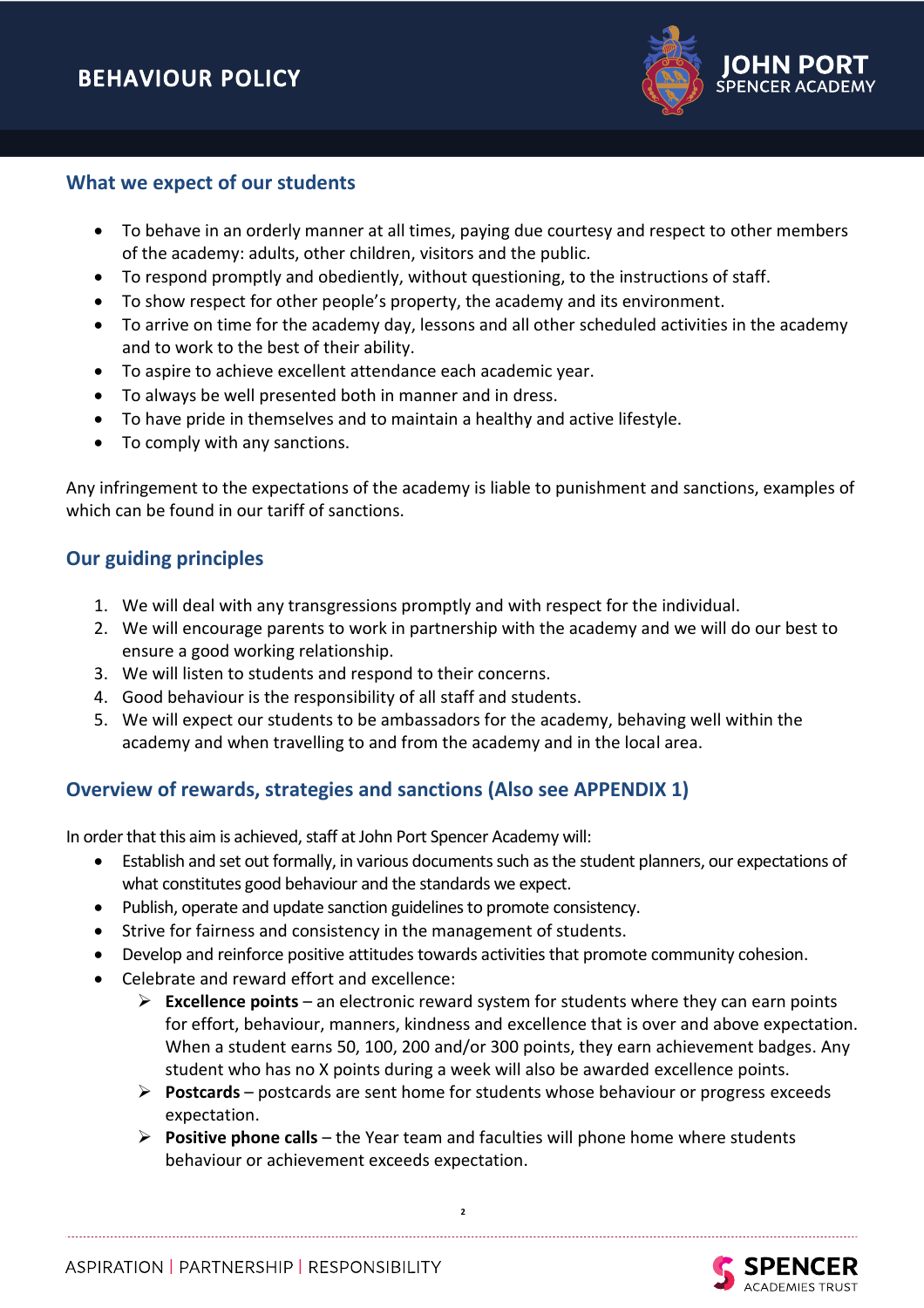

- ➢ **Praise certificates or letters** praise letters are sent home by the year team for excellent behaviour, progress and achievement.
- ➢ **Hot chocolate Friday**  Students who have gone 'over and above' in achievements in any discipline either in or out of school can be nominated by a teacher to have a hot chocolate with the Principal on a Friday (this is currently subject to COVID restrictions).
- Operate a recording system to note and deter incidents of poor behaviour, facilitating a clear picture of student infringements.
	- ➢ **X system** X's are given to students by staff, where behaviour falls below expectation.
	- ➢ **Faculty detentions**  see appendix 4 for details
	- ➢ **Break/lunch time detention's** detentions are issued when a student has received a negative behaviour point (X's).
	- ➢ **After school detentions**  students who accrue two or more X points in a week will be given an after-school detention on a Thursday.
- Place students with behaviour difficulties in the Referral Centre.
	- ➢ **Referral Centre** the referral centre is where students spend time working if they receive multiple negative behaviour points, or if they have been removed from a lesson.
- Refer students to outside agencies where appropriate, to help them improve their behaviour.
- Give staff regular in-service training targeted at giving them the necessary behaviour management skills.
- Not allow disruptive or challenging behaviour to interrupt lessons or prevent others from learning.
- Use prefects and a peer mentoring system to model and enforce good behaviour.
- Endeavour to identify signs of extremist or radicalised behaviour and respond swiftly, by working with the relevant external agencies.
- Suspension and Permanent Exclusion suspensions are issued for serious offences against the academy behaviour policy. Permanent exclusion is only used where the student's return to the academy would seriously prejudice the education of other students in the academy or where there is good reason to believe that the student's return would place the safety of other students and/or staff at serious risk.

Parents must support the sanctions imposed by the academy. We seek firm parental support in ensuring that their child conforms to all academy expectations and to recognise the right of the academy to set detentions, including after-hours detentions, in the event of these expectations not being met.

# **Important academy rules**

## **This list is not intended to be exhaustive and applies to and from the academy**

- No illegal drugs or "legal highs". Possession, use or dealing in drugs is likely to result in suspension.
- No alcohol, pornography, stink bombs, lasers, fireworks, weapons or any items which can serve as weapons, stolen items, tobacco or other smoking materials, or any other items likely to cause disorder. All such items will be confiscated and possession of such items is likely to result in suspension.

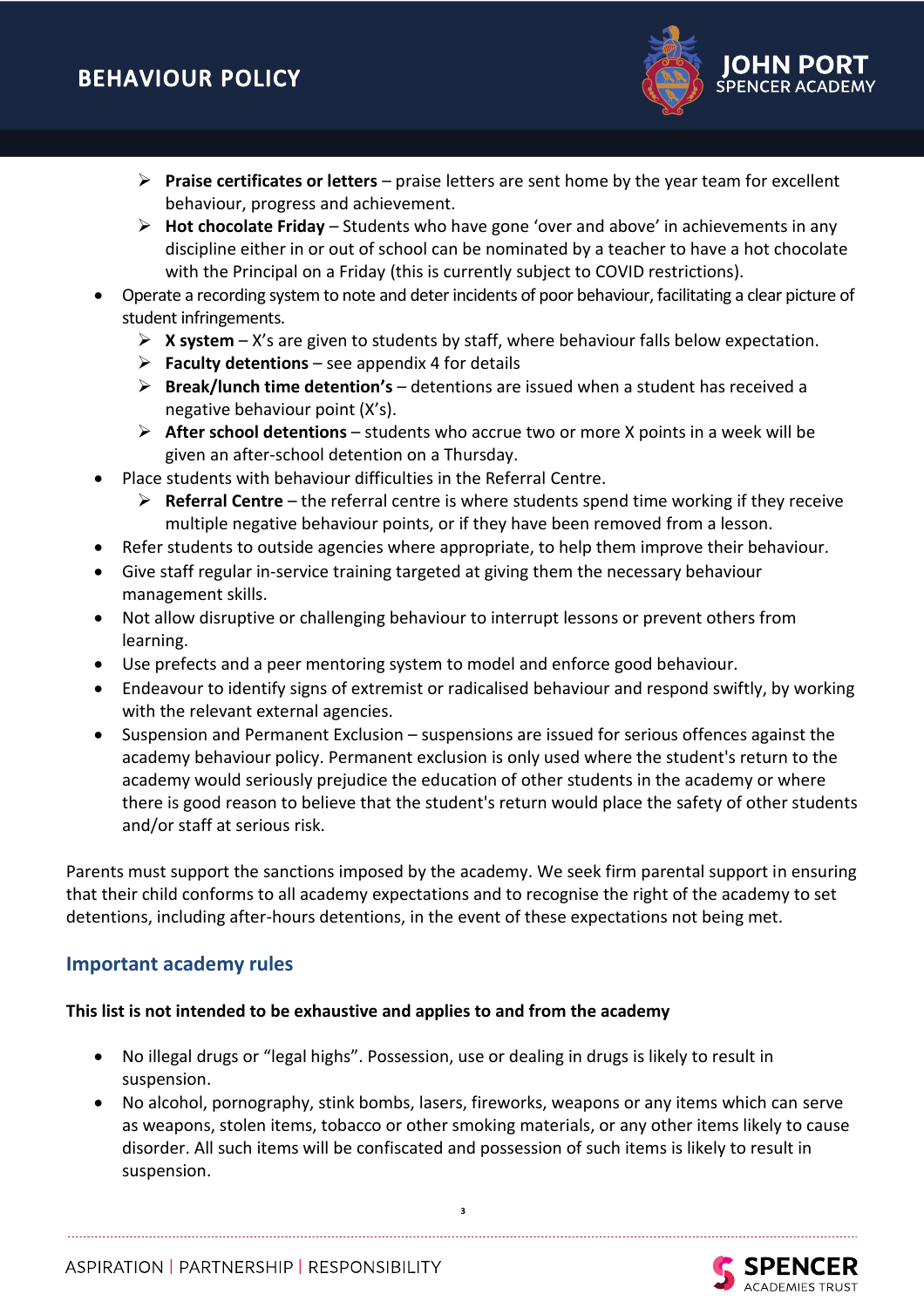- No offensive weapons. For example, but not limited to: a knife, knife blade or razor blade; any other article that has a blade or is sharply pointed, anything that is made or adapted to cause injury; any imitation or real firearms. All such items will be confiscated and possession of such items is likely to result in suspension.
- No smoking or vaping. *We reserve the right to search students where it is suspected that a student is in the possession of a banned item in the academy – please see Appendix 2 (Search and Confiscation Procedure) for further details.*
- No incitement to violence, threatening and/or aggressive behaviour (in severe or repeat cases this may lead to permanent exclusion).
- Photographing or recording of staff or students without permission is strictly prohibited and may lead to suspension.
- No swearing, inappropriate language or defiance.
- Mobile phones are not to be used within the academy for any reason without permission (in the first instance the phone will be confiscated and handed back at the end of the day, further instances could result in the mobile phone being kept at home by parents for a specified amount of time.
- Chewing gum is prohibited.
- Keep to the left on stairs and corridors moving around the building.
- Uniform to be worn properly and conventionally in accordance with 'Dressed for Success'.
- No hooded sweatshirt tops.
- Earrings should be small gold or silver studs or sleepers, one pair only to be worn. No other piercings or tattoos. Religious jewellery is accepted in moderation. No other jewellery except a plain watch.
- Excessive make up is not permitted in the academy. Nail varnish and false nails are also not permitted in the academy.
- Hairstyles must be conventional: not exaggerated, lined or excessively coloured.
- Books and equipment should be carried in a strong bag.
- Students should keep a reading book.
- Only small amounts of money (less than £10) should be brought to the academy in normal circumstances, though it is preferred that students bring no money at all. Money must not be lent or borrowed and there must be no buying or selling between peers.

# **Anti-bullying strategy**

For students to learn effectively they need a secure, happy and friendly environment. Bullying is entirely unacceptable at John Port Spencer Academy and will always be treated seriously.

## We define bullying as **"A wilful, conscious, and often systematic desire to physically or emotionally hurt another person or to put her or him under stress".**

Students are encouraged to talk to their Form Tutor, Head of Year, Pastoral Manager or any other adult they feel confident with in respect of any/every incident.

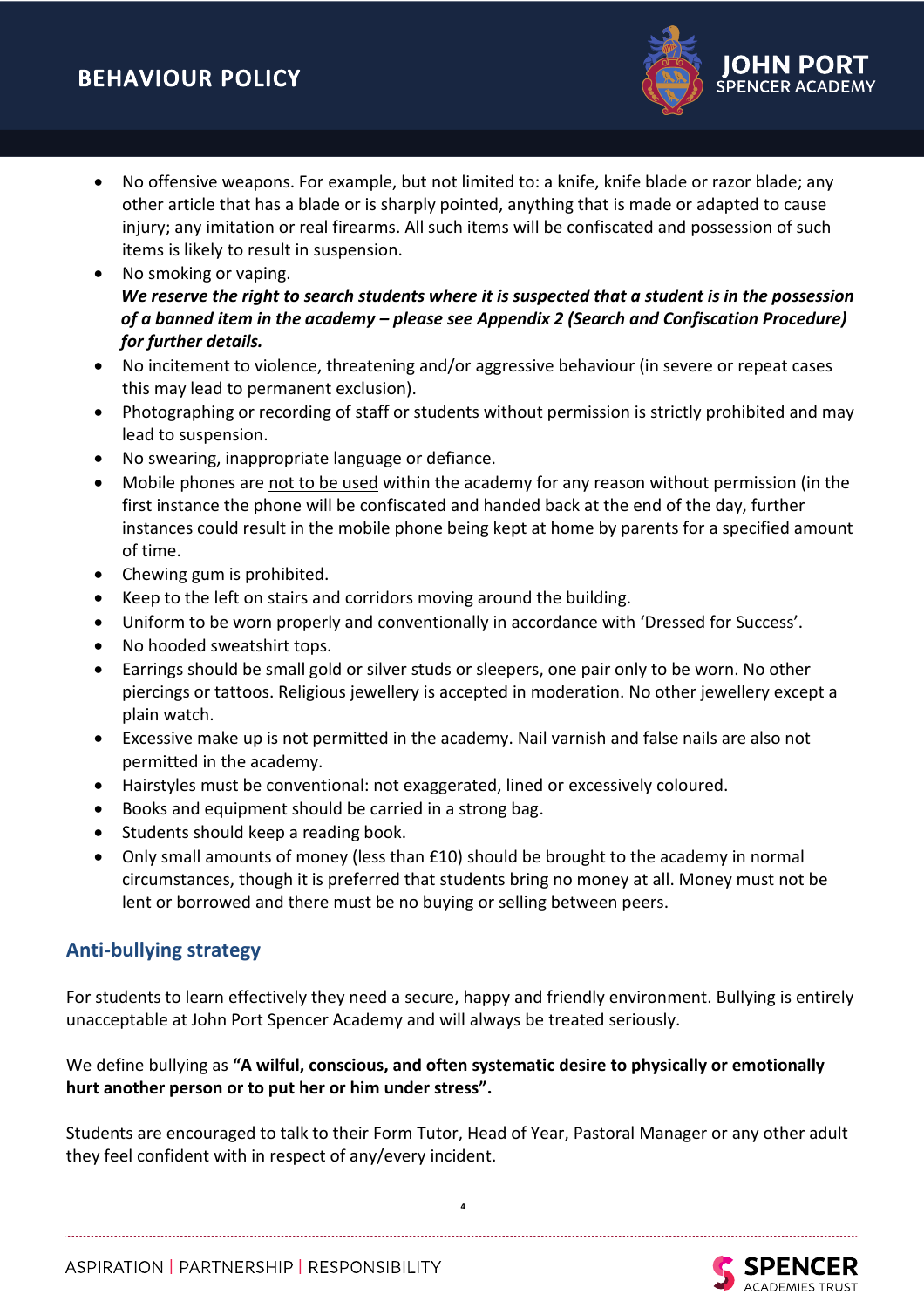

If students find it difficult to report any bullying concerns directly to a member of staff they can send an anonymous email to 'antibullying@johnport.derbyshire.sch.uk' (or just 'antibullying' if sent in the academy). The safeguarding team will act upon information received by email. All parents, via students, receive a booklet in Year 7 on how to recognise symptoms, advice on what to do and who to go to if their child has a problem. Parents may also report any incidents of bullying to their child's Form Tutor, Head of Year or Pastoral Manager.

All staff are requested to report any significant instance of bullying to the Head of Year or Pastoral Manger. The Head of Year and/or Pastoral Manager will forward the information to the safeguarding team to be entered in the "Alleged Bullying Incidents Log".

An "Agreed Behaviour Code" has been developed by students and staff for issues including bullying. This is posted in every classroom and is also in student planners. The Agreed Behaviour Code is reviewed periodically (please see Appendix 3). Students are reminded of the academy behaviour code in assemblies on a regular basis. In addition, each form develops its own anti-bullying code, which is signed by all students in the form and displayed on the noticeboard in the form room.

Bullying behaviour is often, but not necessarily, premeditated and usually forms a sustained pattern of behaviour, rather than being an isolated incident. As there are many forms of bullying and our aim is to examine each incident individually and decide on the appropriate action in each case. We are very aware that incidents at the academy often have consequences that occur outside academy hours and off academy premises. Please be reassured that we will deal with all cases of alleged bullying if they involve our students. Sanctions will extend to permanent exclusion in the most severe or repeated cases.

We recognise that bullying also takes place using mobile phones and the internet. This is equally unacceptable. The enrichment programme covers such forms of bullying and specific assemblies are used to emphasise the issue. Parents are always encouraged to contact the police if cyber bullying persists. We have also taken steps as an academy to minimise this potential form of bulling by introducing a 'personal electronic devices' ban during the academy day.

The academy also participates in wider initiatives such as National Anti-Bullying Week in the month of November.

The academy Enrichment and Citizenship programmes include the theme of bullying and explore the concepts of rights and responsibilities, including Human Rights. Other curriculum areas also contribute to the anti-bullying message.

By applying fair and consistent sanctions to those who offend against the rights of others at John Port Spencer Academy, we have developed a system of dealing with bullying that seeks to empower the victim and which is appropriate to the problem. Incidents of violent behaviour, cultural, racial, sexual and psychological harassment are not tolerated from anyone. Appropriate sanctions will be deployed.

By offering support and counselling for both victim and bully, we seek to modify attitudes and behaviour. To ensure that the bully understands the feelings of the bullied, both parties are usually brought together. We appreciate that there may be circumstances when this is not always desirable.

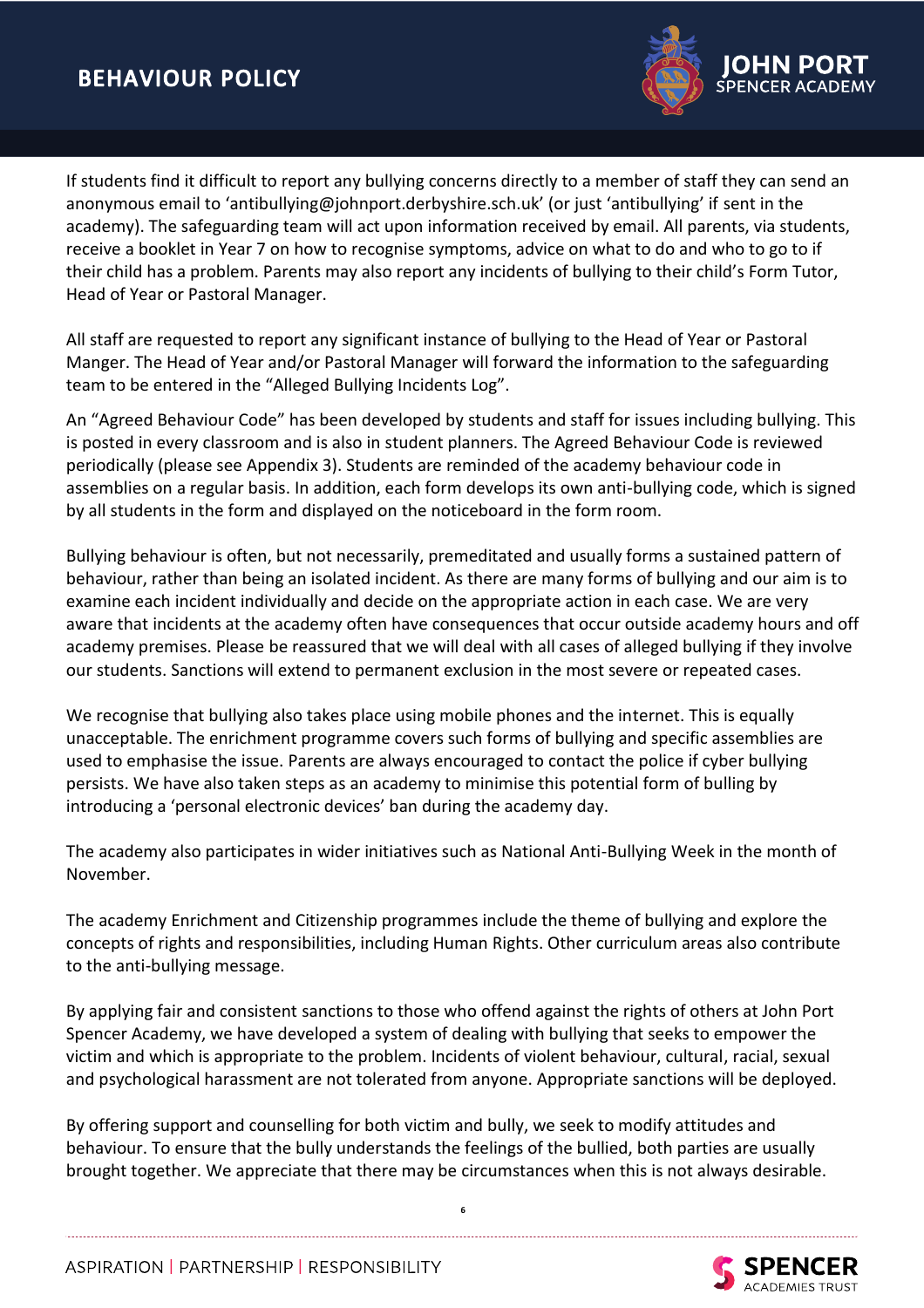

Parents of both the 'victim' and the 'perpetrator(s)' will be informed that there is an issue even where there is insufficient evidence to enable specific action to be taken.

Peer counselling can also be organised for any student who feels they need additional support.

# **Drugs and harmful substances**

The term drugs and harmful substances refers to those categorised in law as illegal or controlled (e.g. Class A, B and C dugs), those which are not illegal but age restricted (for example, but not limited to: Tobacco, Vape, Alcohol, Solvents etc.) and novel psychoactive substances or "legal highs".

Schools are subject to the same smoke-free legislation as other premises. Students who are smokers will be provided with access to support e.g. smoking cessation classes. Persistent smokers will be given incremental sanctions, which may include fixed-term suspensions. This includes tobacco and electronic cigarettes. Students found to have tobacco or electronic cigarettes in their possession will have them confiscated. Parents who wish them to be returned may collect them from the academy. *On 1 October 2015, it became illegal for retailers to sell electronic cigarettes (e-cigarettes) or e-liquids to someone under 18.* 

Alcohol is not permitted on academy premises neither are any psychoactive novel drugs ('legal highs'). Possession of such items could lead to severe sanctions including suspension. The misuse of drugs normally classed as medicines will similarly be dealt with severely. *The police will not normally need to be involved in incidents involving legal drugs, but schools may wish to inform trading standards about the inappropriate sale of tobacco, alcohol or volatile substances to students.*

## **Legal Obligations**

Under the Misuse of Drugs Act it is an offence for staff to allow academy premises to be used for the use, administration, production or supply of controlled drugs. Academy premises includes the temporary base for students e.g. a field study centre etc. The law requires that if staff become aware of the use, administration, production or supply of controlled drugs on academy premises, they must take prompt and reasonable action to prevent this continuing.

If staff know that young people, parents/carers or anyone else are in possession of (or have been using or supplying) illegal drugs, they do **not** have a legal obligation to inform the police. It is an offence, however, for staff to abet a crime or obstruct the police by, for example, hiding drugs or by helping a young person to avoid arrest.

At John Port Spencer Academy, the preferred course of action is to communicate with the Police, although this may not involve the disclosure of names unless compelled to do so to assist in a criminal investigation.

John Port Spencer Academy takes very seriously its responsibility to safeguard members of its community against the hazards and dangers brought about by the use of drugs and harmful substances and will do everything in its power to ensure that the site remains free of such substances.

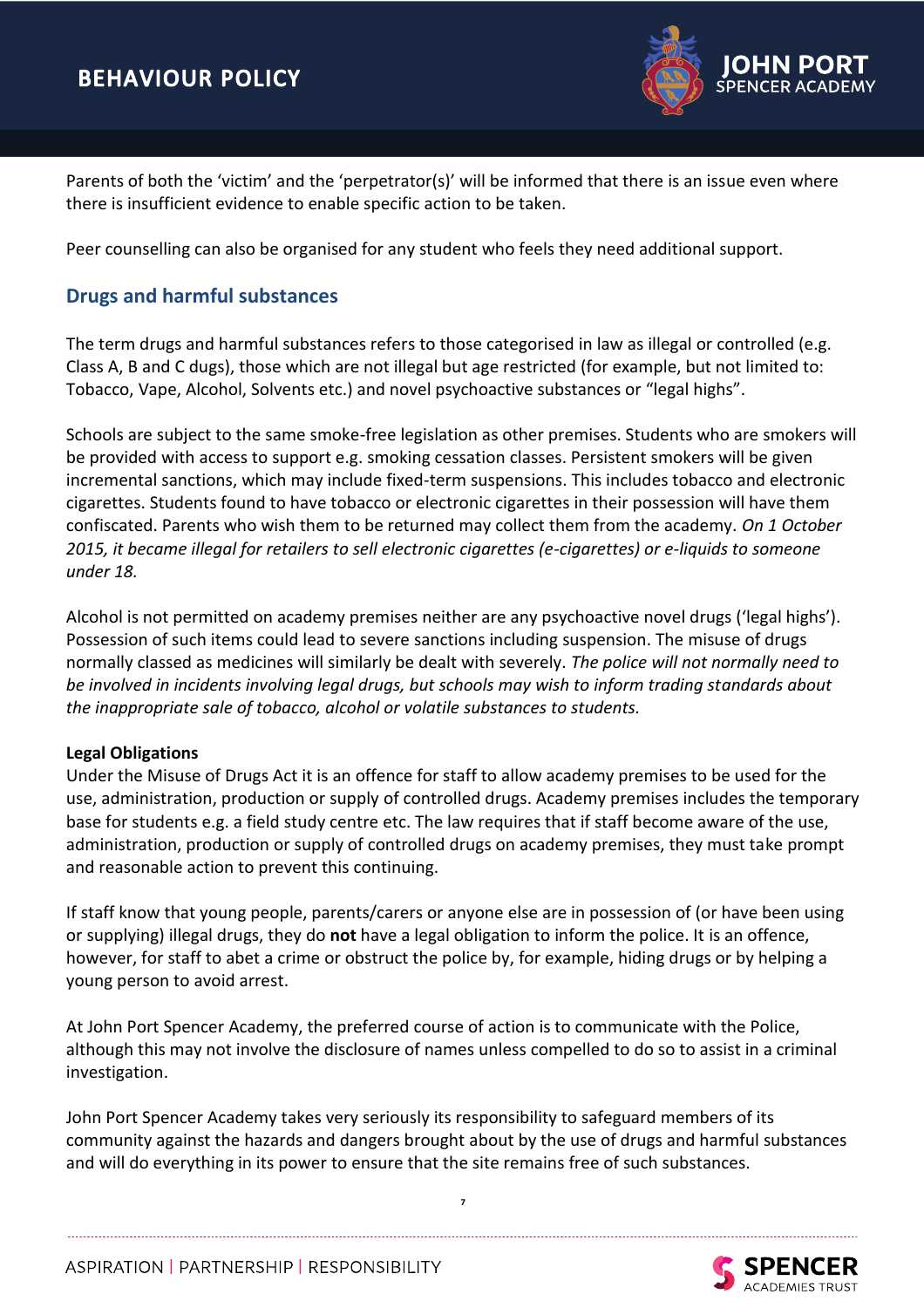

#### **The governors, Principal and staff will not tolerate:**

- a) students bringing drugs and harmful substances into the academy
- b) students using drugs and harmful substances in the academy
- c) students dealing in drugs and harmful substances in the academy (dealing is defined as the passing on and receiving of an illegal substance without coercion. Money or goods do not need to change hands).

Where students are alert to the dangers of drug and substance abuse they are less likely to partake in it. Drugs education is structured into the curriculum but the academy will also be flexible in adopting campaigns and making presentations in the face of particular challenges. Drug education will be delivered and developed within the context of:

- The Enrichment programme
- Appropriate support, training and resourcing of staff

The academy maintains an awareness of the changing dynamics of the 'drug scene' through its connections with external agencies and the police via its monthly 'Multi Agency' meetings. The academy will educate students on a regular basis [via assemblies, enrichment days and other means] to the dangers regarding drugs, emphasising that, under no circumstances, should drugs be brought onto the site. The model below shows the main components of our whole academy approach to drug education.



#### **Support for Students experiencing Problems with Drugs or Harmful Substances**

Students who are known to be experiencing problems with drugs or harmful substances will be offered support via dedicated and specialist organisations and agencies. These are to be accessed via the Early Help Team (EHT) or School Health Team. These are the most efficient routes to access services commissioned by the NHS or the Derbyshire Recovery Partnership.

Whilst it is desirable and often beneficial to engage parents in supporting the young person the right to confidentiality needs to be observed as with all medical issues.

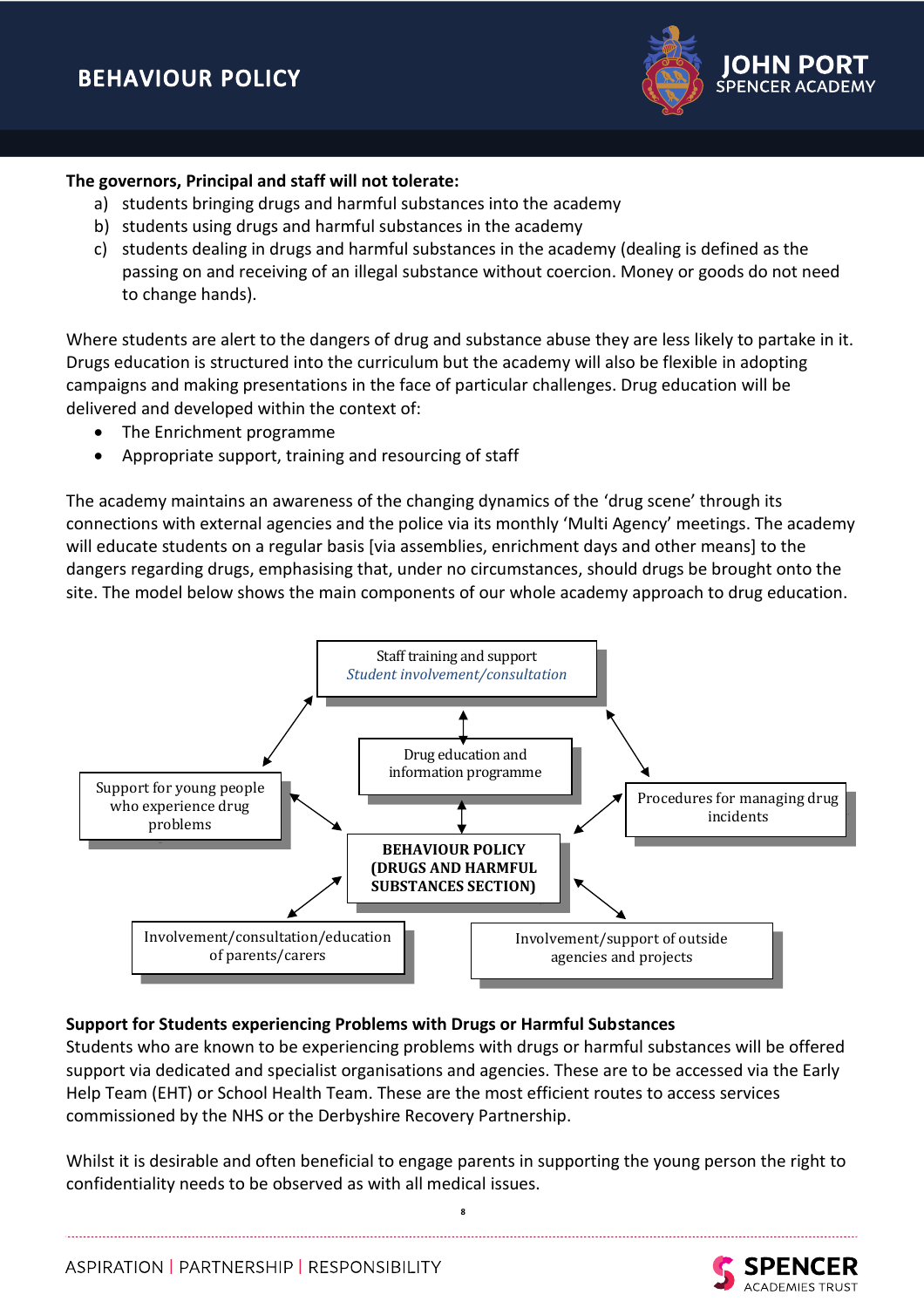

#### **Managing 'Controlled' Drug Incidents in the Academy**

The academy will deal with drug related incidents in a firm and considered manner.

If a student is found in possession of any controlled substance (or dealing in it) the matter should be reported immediately to a member of the Senior Leadership team who will organise an investigation. Under no circumstances should the student be left alone.

In taking temporary possession and disposing of suspected controlled drugs, schools are advised to:

- Ensure that a second adult witness is present throughout;
- Seal the sample in a plastic bag and include details of the date and time of the seizure/find and witness present;
- Store it in a secure location, such as a safe or other lockable container with access limited to senior members of staff;
- Notify the police immediately, who will collect it and then store or dispose of it. The law does not require a school to divulge to the police the name of the young person from whom the drugs were taken however, the school must co-operate with any legitimate police requests during a criminal inquiry.
- Record full details of the incident, including the police incident reference number.
- Inform parents/carers as soon as possible, unless this is not in the best interest of the young person. The Child Protection Officer needs to be informed in case a referral to Social Service is necessary.
- In the case of being in a remote situation (e.g. a foreign trip), it may be more advisable to dispose of the item by flushing it down the toilet. A second witness is required for this action and a record should be kept of having taking the action.

Any student caught in possession or discovered to have used or be using a controlled substance whilst on the academy premises or on any journey visit organised by the academy will face sanctions that include the possibility of fixed term suspension. The response of the academy will be governed by the nature of the incident and the impact on the wider student body. The DFE advises that fixed term suspension should not be the automatic response to a drug incident and permanent exclusion should only be used in serious cases. However, for any student found to be dealing in drugs on the academy premises or on any journey/visit organised by John Port Spencer Academy, permanent exclusion will be the normal sanction. (Please note the earlier definition of dealing).

Parents of students caught in possession, using or dealing controlled substances will be informed of external agencies or groups who may offer support to the family. If students disclose that they are using drugs off the academy site, a professional judgement will be made about informing parents. In every case, students will be encouraged to talk to parents and seek help where necessary. Disciplinary action against students under these circumstances will not apply.

#### **Search and Confiscation Procedure (See APPENDIX 2)**

The Education Act gives the power to schools to search students without consent for any dangerous or banned items. John Port Spencer Academy will exercise this right only if there is a clear indication that a student is carrying such items and that the student has not complied with a request to voluntarily turn out their pockets and/or bags.

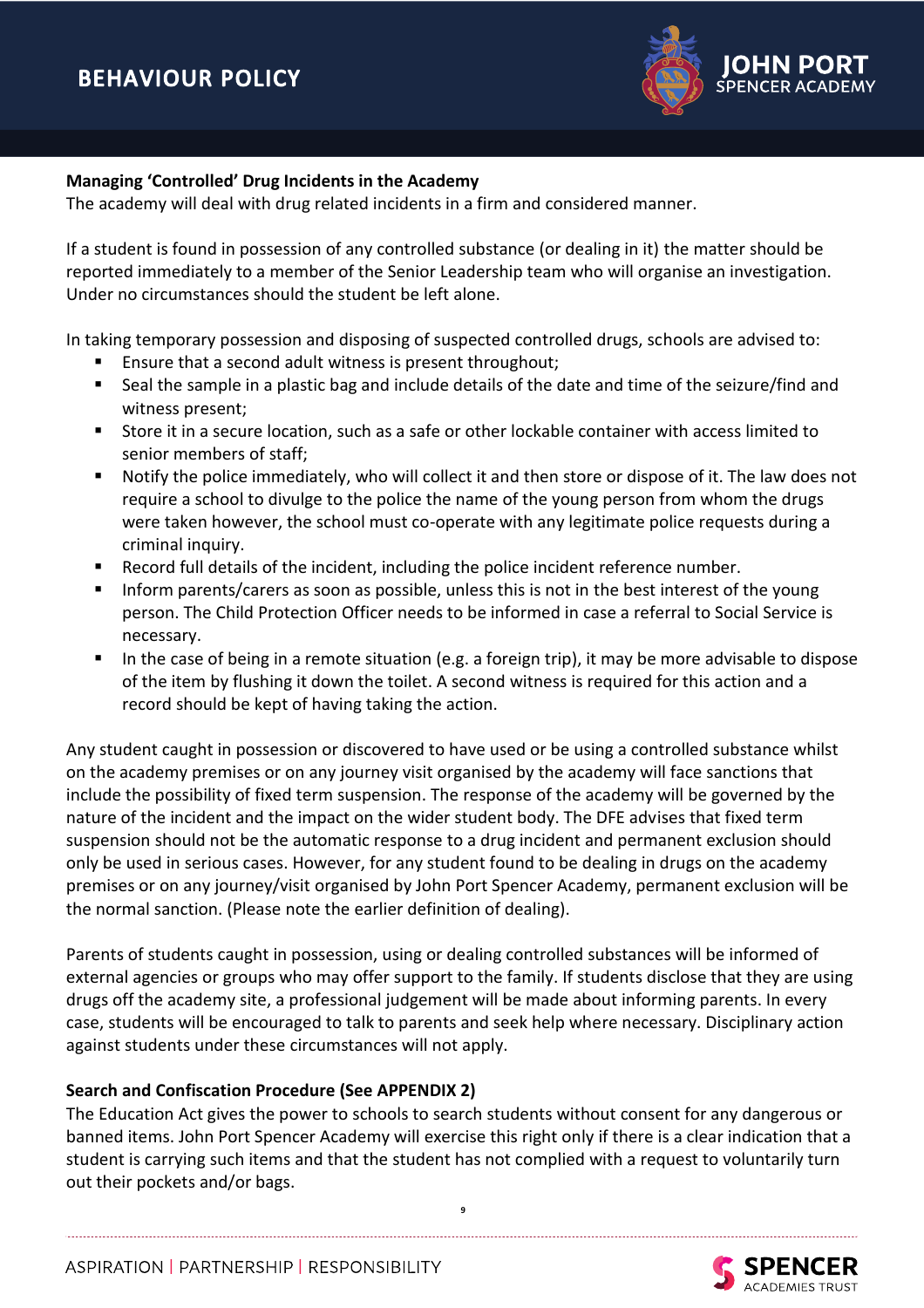

Searches on behalf of the academy should be carried out by two members of staff, one of whom should be on the Senior Leadership Team.

When a search is requested by the Police the academy must comply with that request, as it would be an offence to impede the Police in their investigations. The academy will offer to provide an appropriate adult to be present to ensure that a student's safeguarding requirements are observed. Schools are not required to inform parents before a search takes place or to seek their consent to search their child.

#### **Training**

Training will be provided to staff on an "at need" basis. Key staff notably members of the Senior Leadership Team, Heads of Year and their teams, the Academy First Aider, members of the Site Management Team, Midday Supervisors and cleaning services team will receive priority.

# **Suspension and Permanent Exclusion arrangements**

The Principal (or a member of the Senior Leadership Team (SLT) under the direction of the Principal) hold the right to exclude students for what it considers to be transgressions of the behaviour code or behaviour that falls below academy expectations.

The use of suspension and permanent exclusion is available to the academy.

- **Suspension**
	- $\triangleright$  to provide a "cooling off" period following a particularly disruptive incident
	- $\triangleright$  a punishment following a serious offence or at the culmination of a series of offences against the academy code of behaviour
	- $\triangleright$  a serious breakdown in relationships between a student and the academy
- **Permanent**
	- $\triangleright$  where the Principal determines that the student's return to the academy would seriously prejudice the education of other students in the academy or where there is good reason to believe that the student's return would place the safety of other students and/or staff at serious risk
	- $\triangleright$  where the behaviour/s are significant enough to permanently exclude a student.

The Principal should ensure that a clear distinction is made between suspension and permanent exclusions. At the time of the suspension or exclusion, the academy must inform those who have parental responsibility;

- That the student has been suspended or excluded from the academy.
- The reasons for the suspension/exclusion.
- Whether the suspension/exclusion is for a fixed period (which must be specified) or permanent.
- Whether the suspension/exclusion will result in the student losing an opportunity to take any public examination.
- Of the parent's right to make representations to the Discipline Committee of the governing body.
- That any representations to the Discipline Committee of the governing body should initially be made in writing to the Principal, who may keep a copy before passing the representations to the Discipline Committee.



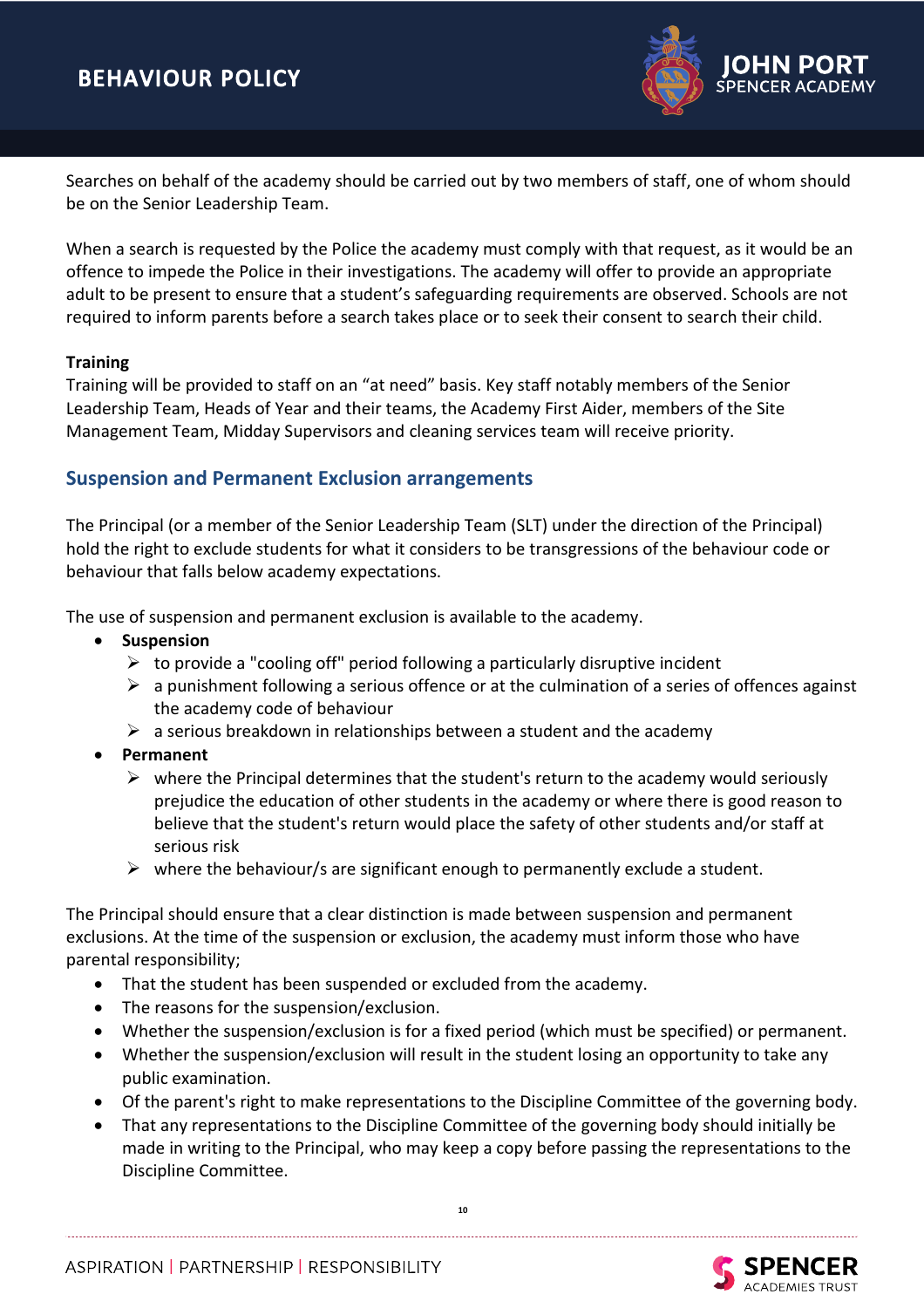

• That any representations made by them to the Discipline Committee of the governing body will be included with a record of the student's suspension/exclusion, on the student's academy record.

When informing parents about a suspension/exclusion it is necessary to include not only the person with whom the child lives but also each person known to the academy as having parental responsibility (providing there is no court order prohibiting such involvement). Following the Education & Inspections Act 2006, parents are now responsible for keeping children indoors during suspension/exclusions.

Parents of children found in a public place during academy hours, without reasonable justification can be subject to a fixed penalty notice.

John Port Spencer Academy follows the statutory guidance produced by the Department of Education 2017 entitled *Exclusions from maintained schools, academies and pupil referral units in England.* The full guidance document can be found here:<https://www.gov.uk/government/publications/school-exclusion>

# **Standard for good sixth form behaviour**

When entering the Sixth Form of John Port Spencer Academy, students must appreciate that they are joining a learning community. The academy expects our Sixth Formers to understand that the academy is a place of work and learning, which should occur in a quiet and civilised manner. This recognises the rights of other members of our academy community to work without interruption and distraction.

When Sixth Formers are not taking part in timetabled lessons private study will take place. Sixth Formers are expected to use their time effectively.

Sixth Formers should also actively seek to become ambassadors within the academy, becoming prefects, mentors and positive role models to the younger academy community.

The Sixth Form will follow the same behaviour systems as the rest of the academy. If a Sixth Form student persistently fails to meet academy expectations, that student may no longer be permitted to continue with their course of studies at John Port Spencer Academy.

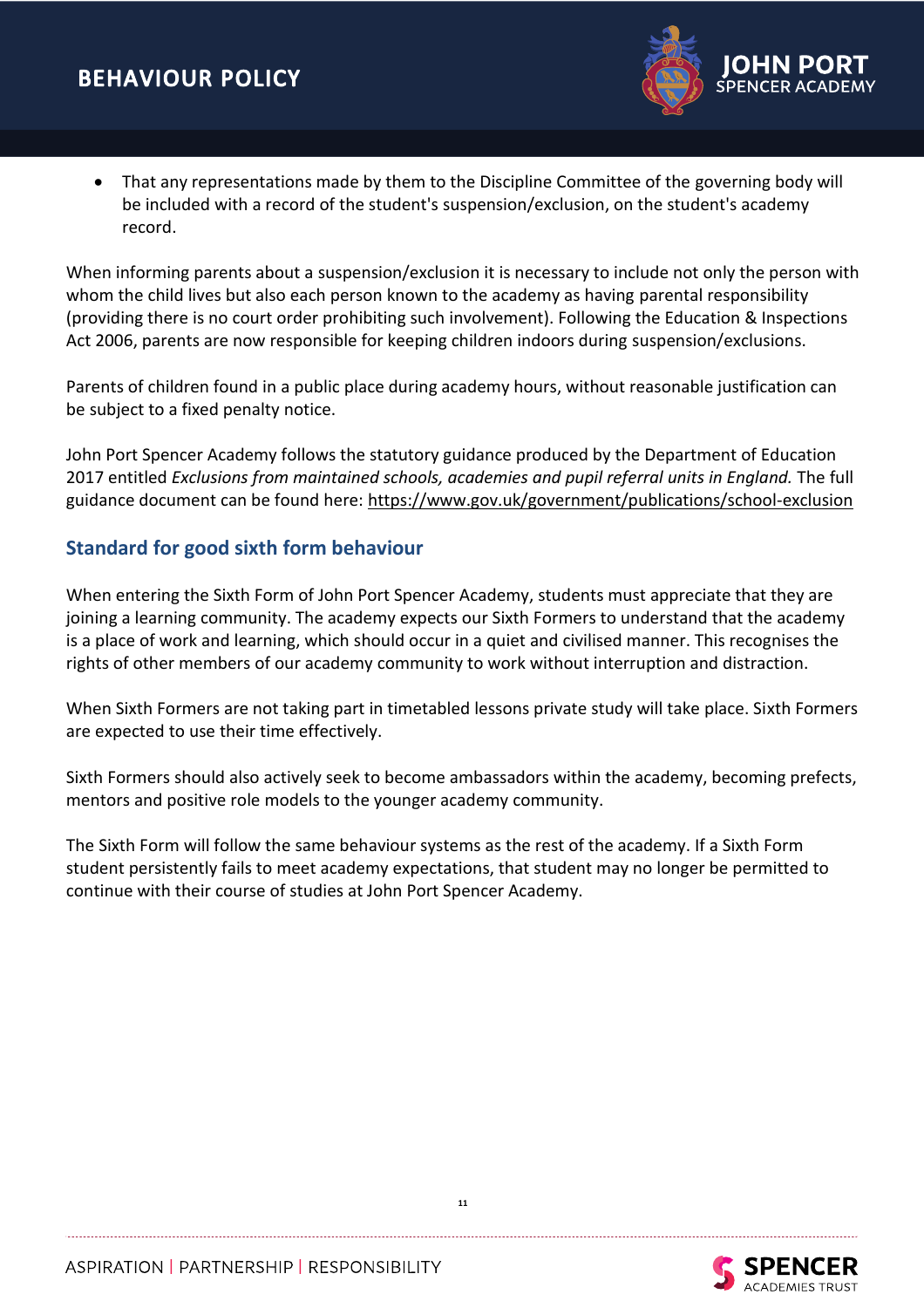

# **APPENDIX 1 – Guideline Sanctions**

## **EXAMPLES OF ACTION TO CORRECT POOR BEHAVIOUR (this list is not intended to be exhaustive).**

| Non-verbal communication<br>Word of correction<br>Reminder of normal rules<br>Change of seats<br>Confiscation (confiscated items may be returned at the<br>Principal's discretion at a time determined by her)<br>Warning of the consequence of repeated poor behaviour<br>Task to help teacher<br>Any staff member<br>Use of planner<br>can and should<br><b>Teacher Detention</b><br>implement these<br>Sent to Pastoral Manager, Head of Year or Senior Leadership<br>sanctions where<br>Phone call home<br>appropriate<br>Letter home<br>Referral to Head of Faculty |
|--------------------------------------------------------------------------------------------------------------------------------------------------------------------------------------------------------------------------------------------------------------------------------------------------------------------------------------------------------------------------------------------------------------------------------------------------------------------------------------------------------------------------------------------------------------------------|
|                                                                                                                                                                                                                                                                                                                                                                                                                                                                                                                                                                          |
|                                                                                                                                                                                                                                                                                                                                                                                                                                                                                                                                                                          |
|                                                                                                                                                                                                                                                                                                                                                                                                                                                                                                                                                                          |
|                                                                                                                                                                                                                                                                                                                                                                                                                                                                                                                                                                          |
|                                                                                                                                                                                                                                                                                                                                                                                                                                                                                                                                                                          |
|                                                                                                                                                                                                                                                                                                                                                                                                                                                                                                                                                                          |
|                                                                                                                                                                                                                                                                                                                                                                                                                                                                                                                                                                          |
|                                                                                                                                                                                                                                                                                                                                                                                                                                                                                                                                                                          |
|                                                                                                                                                                                                                                                                                                                                                                                                                                                                                                                                                                          |
|                                                                                                                                                                                                                                                                                                                                                                                                                                                                                                                                                                          |
|                                                                                                                                                                                                                                                                                                                                                                                                                                                                                                                                                                          |
|                                                                                                                                                                                                                                                                                                                                                                                                                                                                                                                                                                          |
|                                                                                                                                                                                                                                                                                                                                                                                                                                                                                                                                                                          |
|                                                                                                                                                                                                                                                                                                                                                                                                                                                                                                                                                                          |
| Isolation within the Faculty                                                                                                                                                                                                                                                                                                                                                                                                                                                                                                                                             |
| <b>Faculty Detention</b>                                                                                                                                                                                                                                                                                                                                                                                                                                                                                                                                                 |
| Community Service or imposition of a task or tasks                                                                                                                                                                                                                                                                                                                                                                                                                                                                                                                       |
| Issuing of an X and subsequent detention                                                                                                                                                                                                                                                                                                                                                                                                                                                                                                                                 |
|                                                                                                                                                                                                                                                                                                                                                                                                                                                                                                                                                                          |
| Use of daily On Report system                                                                                                                                                                                                                                                                                                                                                                                                                                                                                                                                            |
| Litter picking                                                                                                                                                                                                                                                                                                                                                                                                                                                                                                                                                           |
| Faculty detentions<br><b>Middle Managers</b>                                                                                                                                                                                                                                                                                                                                                                                                                                                                                                                             |
| and Senior Leadership<br>Head of Faculty meeting with Family                                                                                                                                                                                                                                                                                                                                                                                                                                                                                                             |
| Referral to Head of Year or Pastoral Manager<br>can and should                                                                                                                                                                                                                                                                                                                                                                                                                                                                                                           |
| Thursday/Friday after school detention<br>implement these                                                                                                                                                                                                                                                                                                                                                                                                                                                                                                                |
| Head of Year or Pastoral manager Detention<br>sanctions, where                                                                                                                                                                                                                                                                                                                                                                                                                                                                                                           |
| Exclusion from academy activities<br>appropriate                                                                                                                                                                                                                                                                                                                                                                                                                                                                                                                         |
| Head of Year or Pastoral Manager meeting with Family                                                                                                                                                                                                                                                                                                                                                                                                                                                                                                                     |
| Referral to Mr Stephenson                                                                                                                                                                                                                                                                                                                                                                                                                                                                                                                                                |
| Pastoral Support Plan                                                                                                                                                                                                                                                                                                                                                                                                                                                                                                                                                    |
| Referral to SEN                                                                                                                                                                                                                                                                                                                                                                                                                                                                                                                                                          |
|                                                                                                                                                                                                                                                                                                                                                                                                                                                                                                                                                                          |
| Placement In Referral Centre<br>Senior Leadership                                                                                                                                                                                                                                                                                                                                                                                                                                                                                                                        |
| Referral to Vice Principal<br>implementation                                                                                                                                                                                                                                                                                                                                                                                                                                                                                                                             |
| Referral to Head of academy                                                                                                                                                                                                                                                                                                                                                                                                                                                                                                                                              |
| Senior Leadership Meeting with Family                                                                                                                                                                                                                                                                                                                                                                                                                                                                                                                                    |
|                                                                                                                                                                                                                                                                                                                                                                                                                                                                                                                                                                          |
| Suspension with Re-Integration Meeting<br>Principal and                                                                                                                                                                                                                                                                                                                                                                                                                                                                                                                  |
| Alternative Provision (other education providers)<br>Vice Principal                                                                                                                                                                                                                                                                                                                                                                                                                                                                                                      |
| Appearance before governors' Disciplinary committee<br>Principal and                                                                                                                                                                                                                                                                                                                                                                                                                                                                                                     |
| <b>Permanent Exclusion</b><br>governors                                                                                                                                                                                                                                                                                                                                                                                                                                                                                                                                  |

ASPIRATION | PARTNERSHIP | RESPONSIBILITY

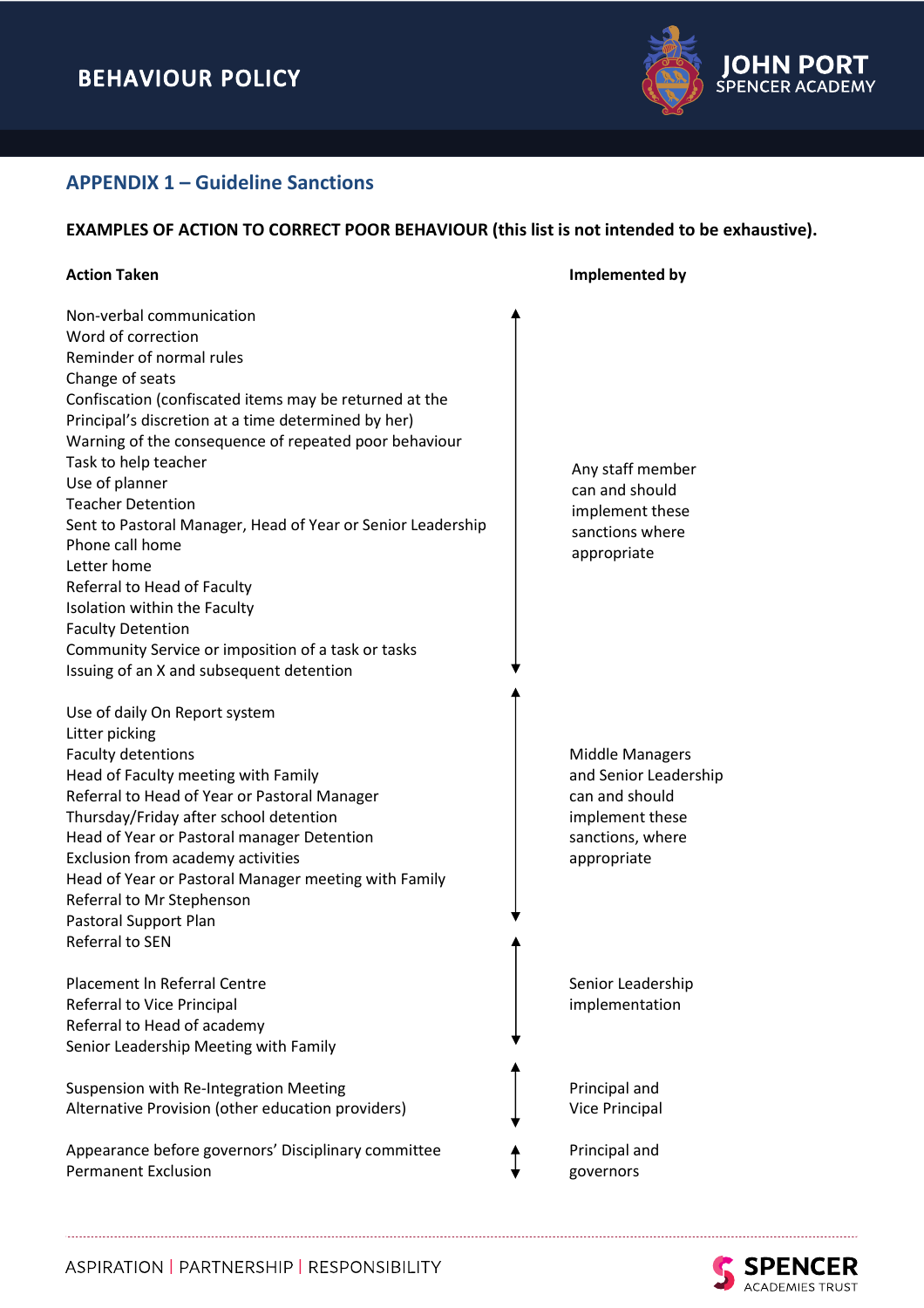

# **APPENDIX 2 - Search and Confiscation Procedure**

In this procedure, the term "member of academy staff" means any teacher who works at the academy, and any other person who with the authority of the Principal has lawful control or charge of students for whom education is being provided at the academy.

#### **Why conduct a search and what can be searched for?**

The Principal and any member of staff authorised by the Principal may conduct a search where it is suspected that a student is in the possession of the following (or similar - this list is not exhaustive):

- Knives or weapons, alcohol, illegal drugs and stolen items; and/or
- Tobacco and cigarette papers, vape, fireworks and pornographic images; and/or
- Any article that the member of staff reasonably suspects has been, or is likely to be, used to commit an offence, or to cause personal injury to, or damage to property; and/or
- Any item banned by the academy rules that has been identified in the rules as an item which may be searched for
- Academy staff can view CCTV footage in order to decide as to whether to conduct a search for an item. In doing so academy staff must ensure they act in accordance with current Data Protection legislation.

#### **Who Can Search?**

- Under normal circumstances and especially in the case of a search without the student's consent the search should be conducted by the Principal or staff authorised by the Principal so to do.
- The DfE guidance states that any member of staff can search a student who has given their consent. Good practice at John Port Spencer Academy is that the Principal or Designated Safeguarding Lead should be consulted prior to such a search taking place unless there is an urgent and immediate need for that search.
- The member of staff must be the same gender as the student being searched; and there must be a witness (also a staff member) and, if possible, they should be the same gender as the student being searched.
- There is a limited exception to this rule. The member of staff can carry out a search of a student of the opposite gender and without a witness present, but only where it is reasonably believed that there is a risk that serious harm will be caused to a person if the search is not conducted immediately and where it is not reasonably practicable to summon another member of staff.

#### **Where a search can be conducted**

Searches without consent can only be carried out on the academy premises or, if elsewhere, where the member of staff has lawful control or charge of the student, for example on academy trips or in training settings. Searches should be carried out in a private and discreet place e.g. a senior leader's office to afford privacy and confidentiality to the student as well as to the process.

#### **What are the limits of a search?**

The person conducting the search may not require the student to remove any clothing other than outer clothing. Outer clothing means clothing that is not worn next to the skin or immediately over a garment that is being worn as underwear. Outer clothing includes (but is not limited to) blazers; hats; shoes; boots; gloves and scarves.

**SPENCER**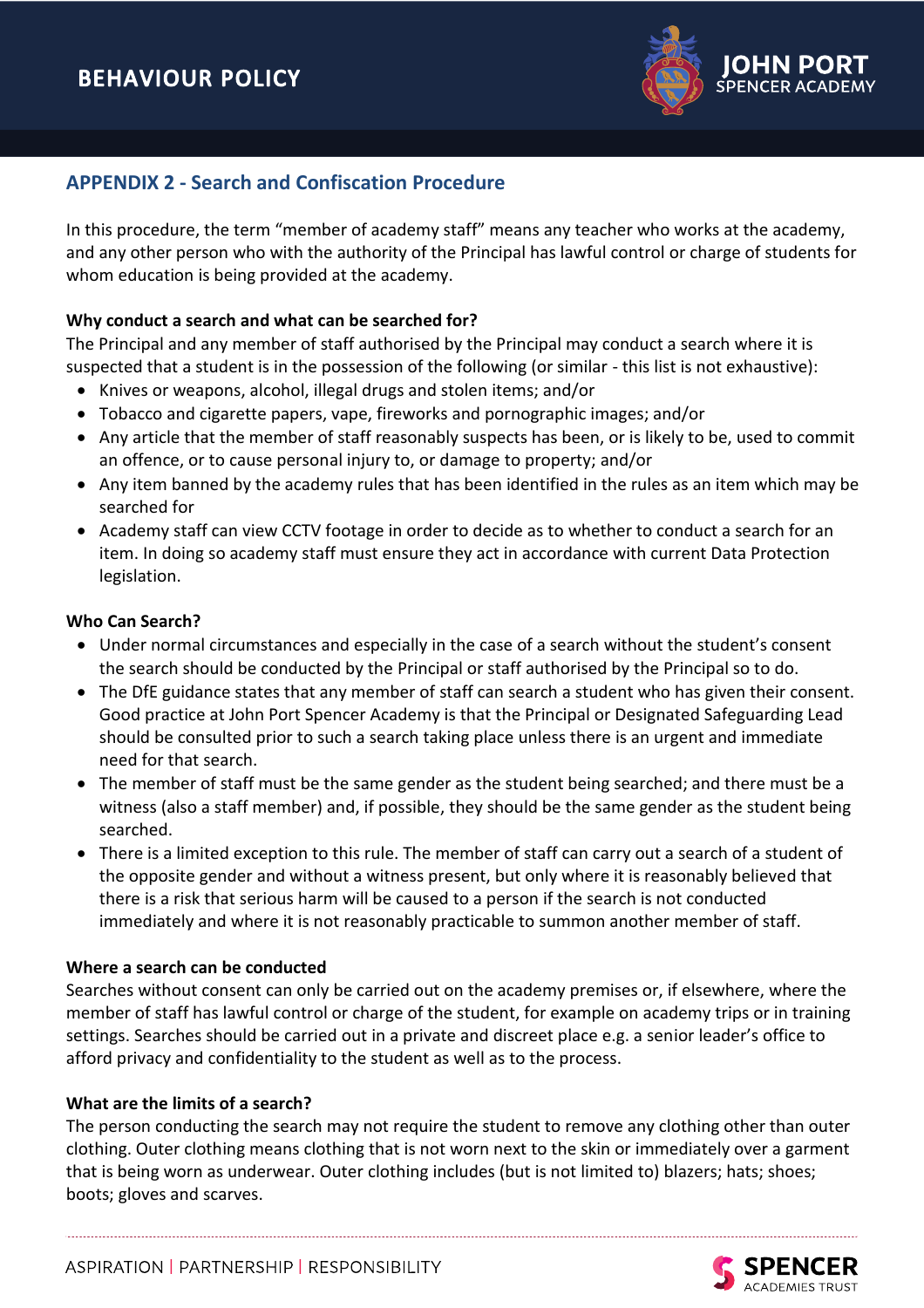

'Possessions' means any goods over which the student has or appears to have control – this includes desks, lockers and bags. A student's possessions can only be searched in the presence of the student and another member of staff, except where there is a risk that serious harm will be caused to a person if the search is not conducted immediately and where it is not reasonably practicable to summon another member of staff. *Also note: The power to search without consent enables a personal search, involving removal of outer clothing and searching of pockets; but not an intimate search going further than that, which only a person with more extensive powers (e.g. a police officer) can do.*

#### **Lockers and Desks**

Under common law powers, school and academies are able to search lockers and desks for any item provided the student agrees to this. Schools and academies can also make it a condition of having a locker or desk that the student consents to have these searched for any item whether or not the student is present. If a student does not consent to a search (or withdraws consent having signed a consent form) then it is possible to conduct a search without consent but only for the "prohibited items" listed above.

#### **Searching a student with their consent**

There is no DfE recommendation that two persons of the same gender should be present where a student readily agrees to a search or a request to demonstrate that she/he is not in possession of something that should not be in the academy. However, academy recommendations are that there should be two persons of the same gender unless the exceptional circumstances referred to previously apply. All of the restrictions regarding the limits and extent of a search still apply.

#### **Searching a student without their consent**

Where possible students should be encouraged to co-operate with a request to search by an invitation to show that she/he is not in possession of something that they should not have. The Principal or member of staff authorised by the Principal can search a student without consent where there are reasonable grounds for suspecting that a student is in possession of a prohibited item.

#### **The Use of Force**

See the academy policy on Physical Restraint. The governors advise against the use of anything other than the use of minimum force and only in exceptional circumstances. The DfE advise that members of staff can use such force as is reasonable given the circumstances when conducting a search for knives or weapons, alcohol, illegal drugs, stolen items, tobacco and cigarette papers, fireworks, pornographic images or articles that have been or could be used to commit an offence or cause harm. Such force cannot be used to search for items not described above that are banned under the academy rules.

#### **Confiscation**

- Academy staff can seize any prohibited item found because of a search. They can also seize any item, however found, which they consider harmful or detrimental to academy discipline.
- The school's general power to discipline, as set out in Section 91 of the Education and Inspections Act 2006, enables a member of staff to confiscate, retain or dispose of a student's property as a disciplinary penalty, where reasonable to do so.
- The member of staff may use their discretion to confiscate, retain and/or destroy any item found as a result of a 'with consent' search so long as it is reasonable in the circumstances. Where any article is thought to be a weapon, it must be passed to the police.

ASPIRATION | PARTNERSHIP | RESPONSIBILITY

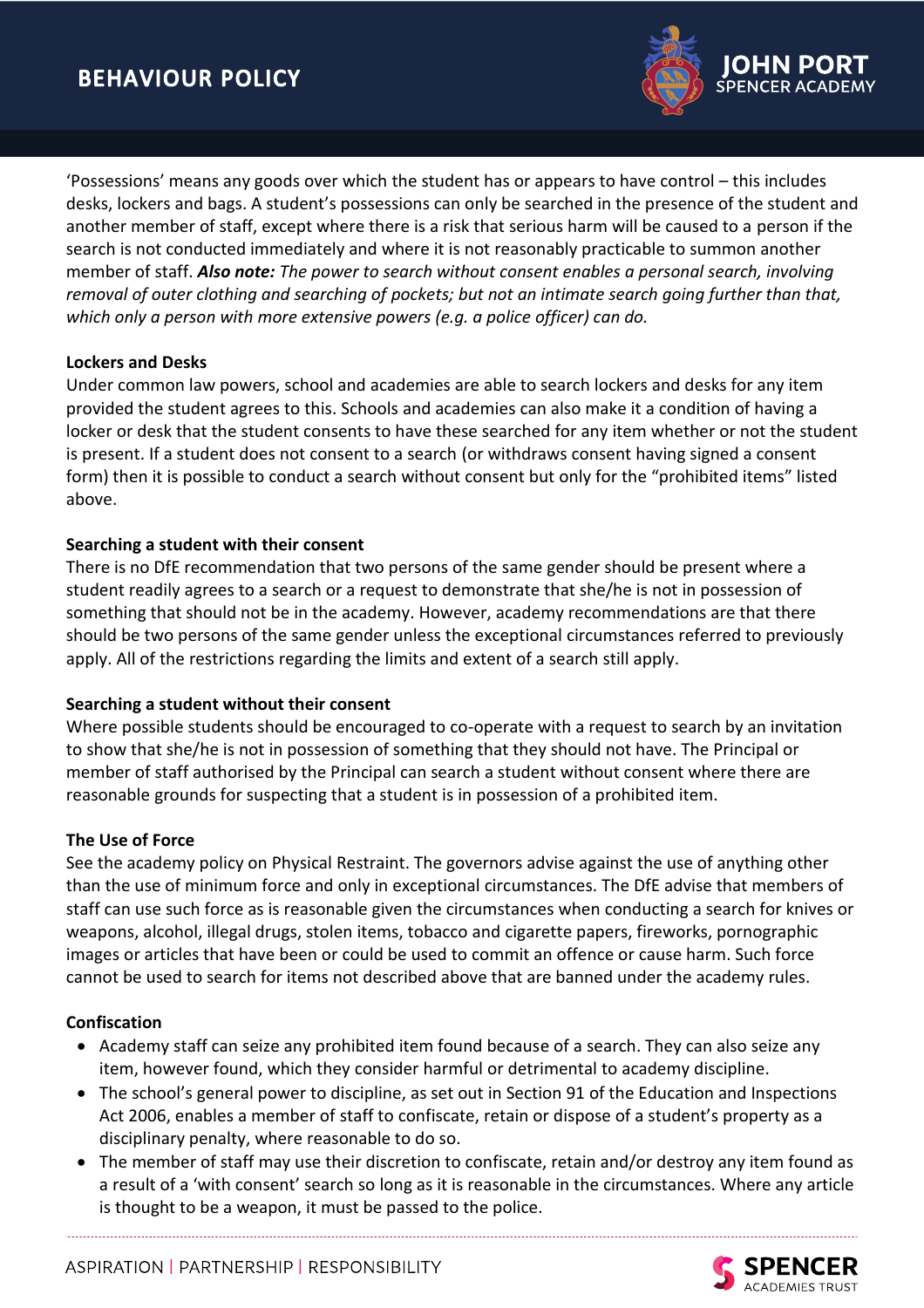• Staff have a defence to any complaint or other action brought against them. The law protects members of staff from liability in any proceedings brought against them for any loss of, or damage to, any item they have confiscated, provided they acted lawfully.

#### **Police Requests to Search**

- The academy always meets its legal obligations to co-operate with the police with any criminal investigation. Should the police request that they search a student or students in the academy this request, on official police headed notepaper or from the official police "PNN" email address and preferably from an officer of the rank of Inspector or above, must be forwarded to the Principal for consideration.
- Before agreeing to such a request, the Principal will base the decision on the necessity of the search taking place in the academy rather than away from the academy. The Principal will discuss the issue with the Chair of Governors unless a legitimate request from the police limits the number of persons who should know of the search in advance.
- The academy will provide an appropriate adult (usually a member of the Senior Leadership Team or the Safeguarding Team) of the same gender as the student to be present during the search to assure that the wellbeing of that student is maintained.

## **Telling parents and dealing with complaints**

Schools and academies are not required to inform parents before a search takes place or to seek their consent to search their child. Although it is not a requirement to inform parents, the academy regards it as a common courtesy to make parents aware that a search has taken place.

There is no legal requirement to make or keep a record of a search however, the academy recommends that such a record should be logged onto the academy safeguarding software (CPOMS). Schools and Academies should inform the individual student's parents or guardians where alcohol, illegal drugs or potentially harmful substances are found, although there is no legal requirement to do so. Complaints about screening or searching should be dealt with through the normal academy complaints procedure.

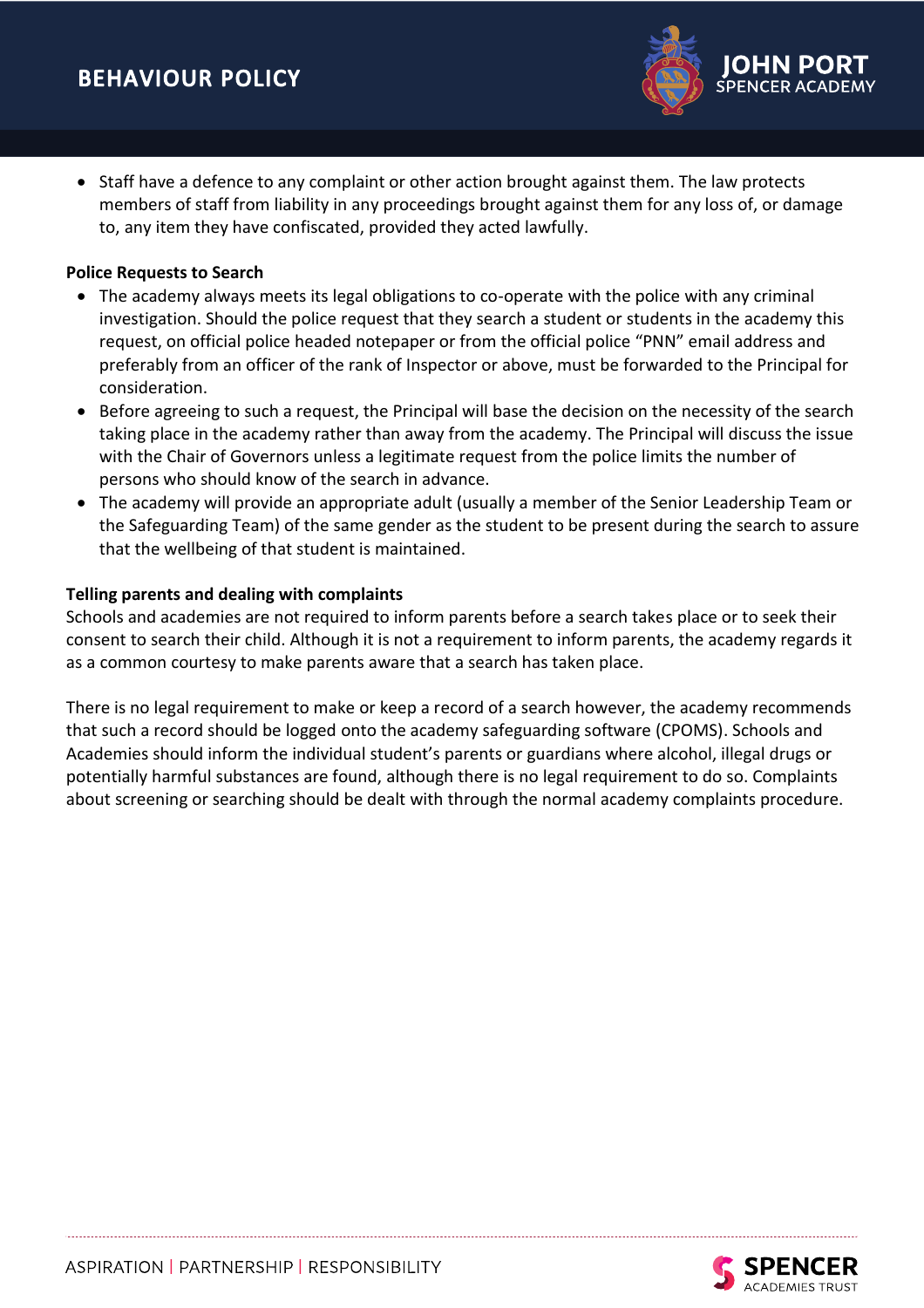

# **APPENDIX 3 - Agreed Behaviour Code Poster**



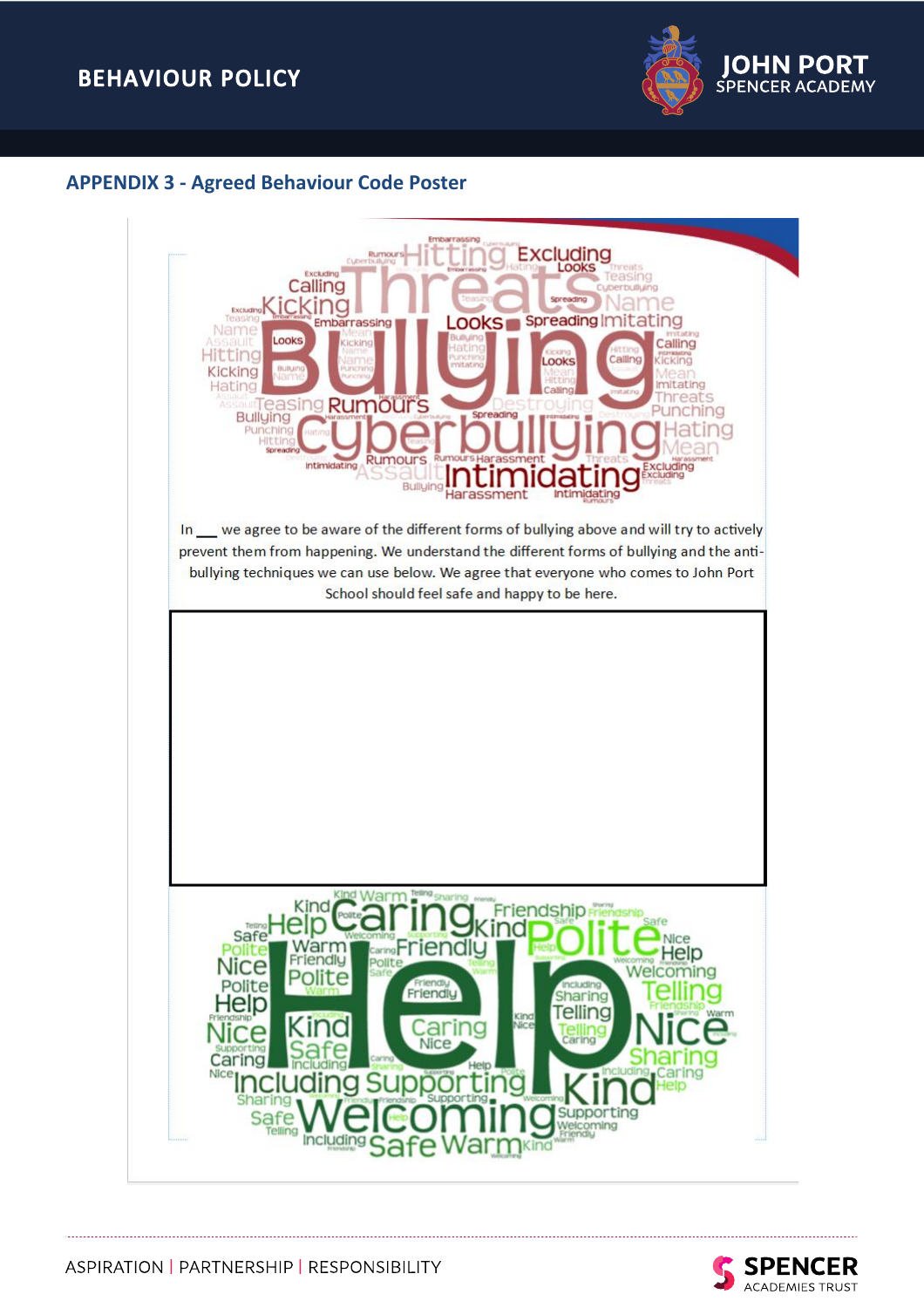

# **APPENDIX 4 – Behaviour Sanctions**

|                                        | <b>Sanctions for organisation</b>                                                                                                                                                                                                   |                                                                                                                                                                                                                                                                                                                                                                                                                                                                                                                                                                                                                                                                                                                                                                                                       |  |  |  |
|----------------------------------------|-------------------------------------------------------------------------------------------------------------------------------------------------------------------------------------------------------------------------------------|-------------------------------------------------------------------------------------------------------------------------------------------------------------------------------------------------------------------------------------------------------------------------------------------------------------------------------------------------------------------------------------------------------------------------------------------------------------------------------------------------------------------------------------------------------------------------------------------------------------------------------------------------------------------------------------------------------------------------------------------------------------------------------------------------------|--|--|--|
| <b>Action</b>                          |                                                                                                                                                                                                                                     | <b>SUGGESTED REACTION (this is what students should expect)</b>                                                                                                                                                                                                                                                                                                                                                                                                                                                                                                                                                                                                                                                                                                                                       |  |  |  |
| $\mathbf{1}$<br>$\mathbf{2}$<br>3<br>4 | Not bringing in or doing<br>homework<br>Not bringing in books and<br>equipment<br>Forgetting kit for PE<br>Failing to attend Faculty<br>detention                                                                                   | <b>Faculty Warnings and Detentions</b><br>1. Warning: If a student fails to complete homework or bring the<br>appropriate equipment for them to successfully engage in the<br>lesson then a warning is issued.<br>2. After school detention: If the student fails to complete<br>homework or bring the appropriate equipment for them to<br>successfully engage in the lesson for the second time in a half<br>term. Parents/guardians will be notified by ParentMail.<br>Detentions will be for 30 minutes.<br>3. Failure to attend: If a student fails to attend the detention the<br>after-school detention will be rescheduled. The detention will still<br>be for 30 minutes.<br>4. Failure to attend again: If the student fails to turn up a second                                            |  |  |  |
|                                        |                                                                                                                                                                                                                                     | time then they will receive a 1-hour after school SLT detention on<br>a Thursday or Friday.                                                                                                                                                                                                                                                                                                                                                                                                                                                                                                                                                                                                                                                                                                           |  |  |  |
|                                        | <b>Sanctions for Behaviour</b>                                                                                                                                                                                                      |                                                                                                                                                                                                                                                                                                                                                                                                                                                                                                                                                                                                                                                                                                                                                                                                       |  |  |  |
| <b>Action</b>                          |                                                                                                                                                                                                                                     | <b>SUGGESTED REACTION (this is what students should expect)</b>                                                                                                                                                                                                                                                                                                                                                                                                                                                                                                                                                                                                                                                                                                                                       |  |  |  |
| 5                                      | Incorrect uniform/incorrect PE<br>kit/incorrect haircut or<br>hairstyle/forgotten lanyard/cut<br>eyebrows.<br>Please note: Uniform<br>infringements will be dealt with in<br>line with the Dressed for Success<br>uniform protocol. | Reaction will depend upon severity of uniform infringement. Year<br>$\bullet$<br>Team will contact home and where appropriate, the student will<br>be sent home to change. If parent cannot be contacted the<br>student should be placed in the referral centre.<br>Those with incorrect uniform will be issued with a uniform point.<br>Those students incurring three uniform points in a half term will<br>receive an X.<br>• Parents of a KS3 or KS4 student with excessively dyed hair will be<br>contacted so that hair can be dyed back to its original colour.<br>Incorrect shoes and minor uniform matters might be tolerated<br>for one or two days, with note written into the planner so that<br>change is quickly effected. Parents should be contacted.<br>Forgotten planner = X given. |  |  |  |
| 6                                      | a) Earrings and nose studs<br>b) Students with excessive<br>makeup.                                                                                                                                                                 | One pair of stud earrings are allowed.<br>$\bullet$<br>More than a pair should be removed.<br>Nose studs/rings must be removed.<br>Clear retainers can be worn until the piercing has healed.<br>Confiscated items will be put in a named envelope and sent to<br>reception for collection at the end of the day.<br>Excessive make up (including false eyelashes and nails) will be<br>removed/cleaned off. Year teams have makeup remover.<br>Persistent offender's will be given a detention.<br>$\bullet$                                                                                                                                                                                                                                                                                         |  |  |  |

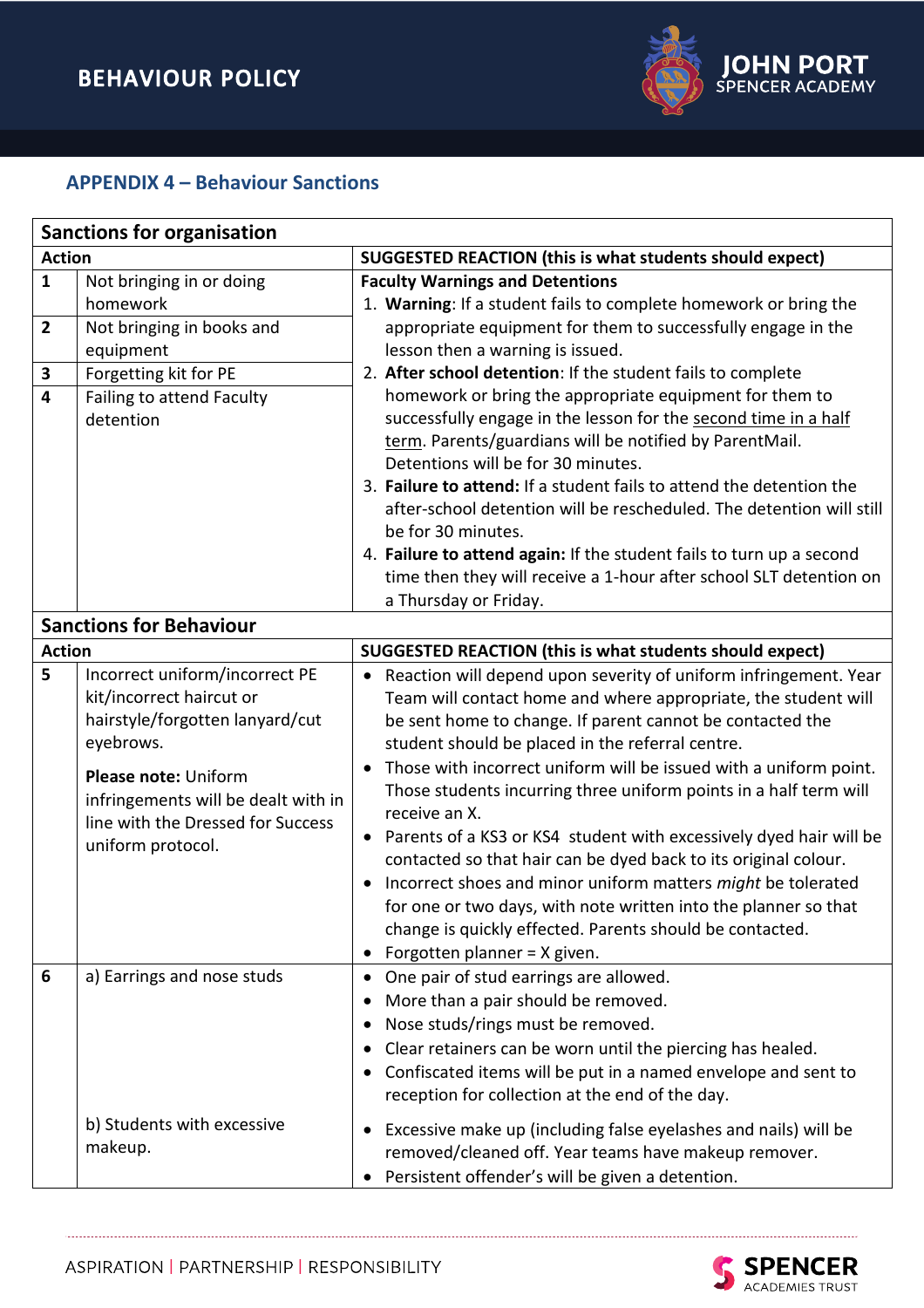

| $\overline{\mathbf{z}}$ | Using a mobile phone                                                                                                                                                                                                          | • X given. Mobile phones are not permitted to be used on school<br>premises. Confiscated, named and sent to the Head of Year for<br>collection at the end of the day. They must be handed over intact<br>with SIM card.<br>First offence - X given so parents are aware.<br>Subsequent offences – phone to be kept at home by parents.<br>Refusal to hand over a mobile phone is defiance and could lead<br>to a suspension.                                                                                                                              |
|-------------------------|-------------------------------------------------------------------------------------------------------------------------------------------------------------------------------------------------------------------------------|-----------------------------------------------------------------------------------------------------------------------------------------------------------------------------------------------------------------------------------------------------------------------------------------------------------------------------------------------------------------------------------------------------------------------------------------------------------------------------------------------------------------------------------------------------------|
| 8                       | Chewing gum                                                                                                                                                                                                                   | • Gum removed and put in bin.<br>Gum is confiscated.<br>$\bullet$                                                                                                                                                                                                                                                                                                                                                                                                                                                                                         |
| 9                       | a) Being late to school                                                                                                                                                                                                       | Serious cases: scrape gum off tables. X given.<br>• All students who arrive after the school gate is closed (8.40am)<br>have to go through the student reception.<br>Lateness is registered on the Inventory system and monitored by<br>the Year teams.<br>Mrs Walsh (attendance) will alert tutors by email when buses are<br>late. Students should not be given an X when they are late to<br>registration due to bus/transport problems.<br>A message home is sent by reception/attendance officer for any<br>student arriving at school after 9.30am. |
|                         | b) Being late to a lesson                                                                                                                                                                                                     | When students arrive to a lesson after the majority of the class<br>and this disrupts teaching and learning then this will be classed as<br>being late (unless there is a valid reason).<br>An X is given for lateness.<br>$\bullet$                                                                                                                                                                                                                                                                                                                      |
| 10                      | Being disruptive in a lesson or<br>elsewhere; impertinence (low<br>level disruption e.g. talking<br>persistently, distracting others,<br>giving attitude, answering back,<br>getting out of chair and walking<br>around etc.) | • Staff will use normal behavioural management techniques.<br>Verbal warning given. If disruption persists, X given.<br>On call system to be used if lesson is being disturbed after the X<br>has been given.<br>The student is removed to either the Faculty detention room, the<br>Year Team office or to the referral centre depending upon<br>severity.<br>Follow up contact with parent.<br>$\bullet$<br>Result may be that the student is put on report and may possibly<br>be suspended.                                                           |
| 11                      | Bullying - "a wilful, conscious, and<br>often systematic desire to<br>physically or emotionally hurt<br>another person or to put her or<br>him under stress."                                                                 | Incident logged on the academy safeguarding system (CPOMs).<br>$\bullet$<br>Sanctions: X issued and communication with parents<br>Counselling for the perpetrator if necessary.<br>Suspension could follow for repeat offending.<br>A genuine apology to the victim must follow and reconciliation<br>effected.<br>Clear assurances of no further outbreaks.<br>Permanent exclusion/managed move after subsequent serious<br>offences targeting the same student.                                                                                         |
| 12                      | Graffiti on a desk/wall                                                                                                                                                                                                       | X given. Clean it off and a detention given.                                                                                                                                                                                                                                                                                                                                                                                                                                                                                                              |

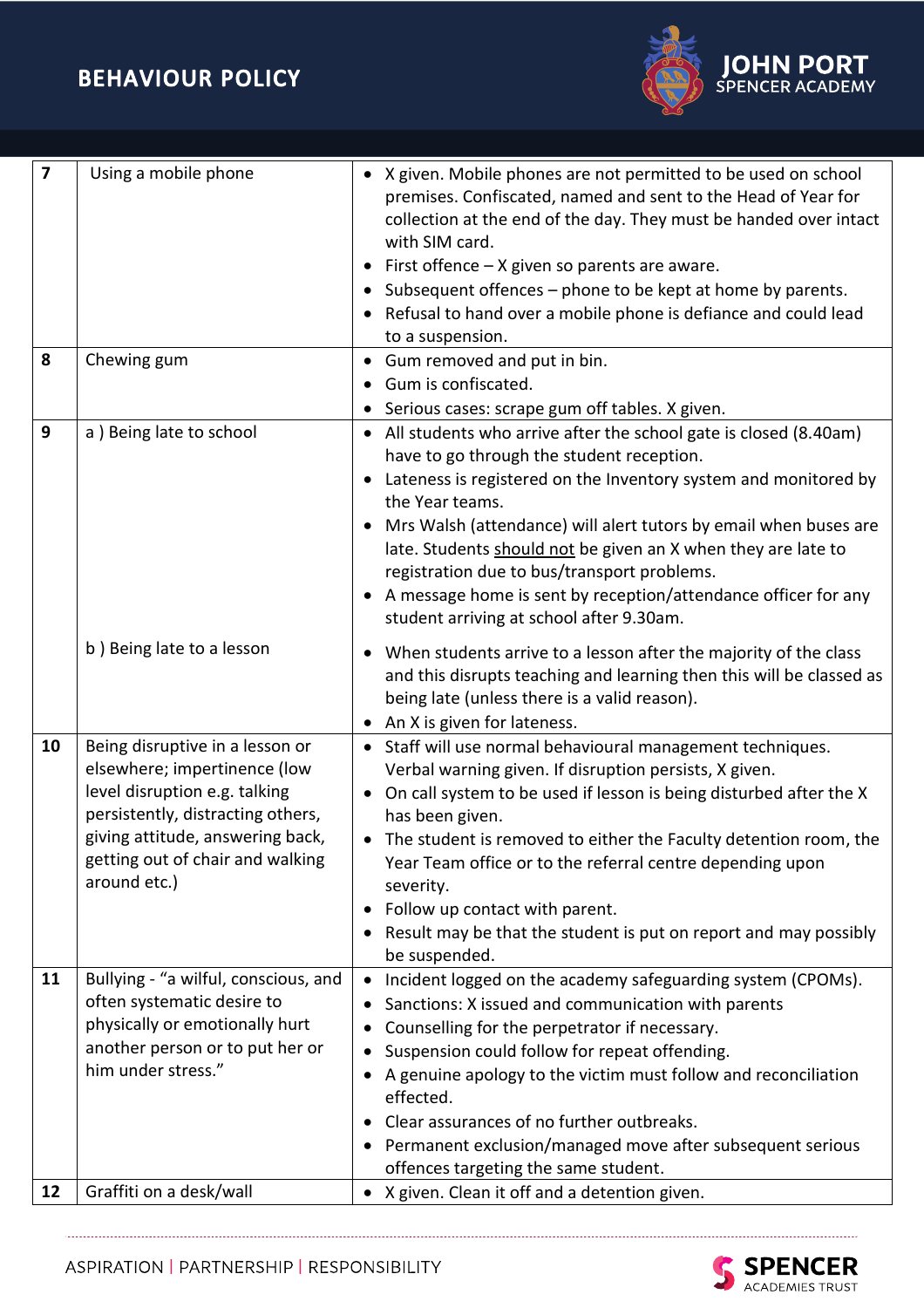

| 13 | Internal truanting                         | • X given and parents are informed.                                                                                       |
|----|--------------------------------------------|---------------------------------------------------------------------------------------------------------------------------|
|    | (A conscious decision to not go to         | Referral to Year Team. Insist on making up lost time after school.                                                        |
|    | or attend a lesson)                        | Attendance team are contacted by Year Team to record truancy.                                                             |
|    |                                            | Parents contacted if offence is repeated and harsher sanctions                                                            |
|    |                                            | imposed.                                                                                                                  |
|    |                                            | Possible suspension.                                                                                                      |
| 14 | <b>External truanting</b>                  | • X given. Referral to Year Team/Senior Leadership Team.                                                                  |
|    |                                            | Parent's informed.                                                                                                        |
|    |                                            | Lost time must be made up after school with the Year Team.                                                                |
|    |                                            | Parents invited in to discuss truancy.                                                                                    |
|    |                                            | Possible suspension.                                                                                                      |
| 15 | General swearing/bad language              | Warning given. X for repeat offences. Parents informed.<br>$\bullet$                                                      |
|    | directed at a student                      | X given.<br>$\bullet$                                                                                                     |
|    | Swearing/verbal abuse directed             | Alert sent by member of staff.<br>$\bullet$                                                                               |
|    | at a member of staff                       | Students removed from lesson and taken to referral.                                                                       |
|    |                                            | Possible suspension.<br>$\bullet$                                                                                         |
| 16 | Theft from (i) students (ii) staff         | <b>Contact Year Team.</b><br>$\bullet$                                                                                    |
|    | (iii) school canteen                       | Appropriate suspension depending upon seriousness of the theft.                                                           |
|    |                                            | Parents informed.<br>$\bullet$                                                                                            |
|    |                                            | Possible referral to the Police - charges brought if appropriate.                                                         |
| 17 | Smoking/vaping,                            | Suspension will be issued for the possession and use of banned<br>$\bullet$                                               |
|    | possessing/using drugs or                  | substances in the academy premises.                                                                                       |
|    | possessing/taking alcohol on               | • Parents informed.                                                                                                       |
|    | school premises.                           | Could result in Permanent exclusion.                                                                                      |
| 18 | Defiance e.g. refusing to                  | • X given. Referral to Year Team.                                                                                         |
|    | complete a reasonable task E.g.            | Subsequent incidents will result in placement in the referral.<br>$\bullet$                                               |
|    | hand over a phone, pick up                 | Parents called in for repeat offenders.                                                                                   |
|    | dropped litter                             | May result in suspension.<br>$\bullet$                                                                                    |
| 19 | Discriminatory behaviour                   | Incident logged on the academy safeguarding system (CPOMs).<br>$\bullet$                                                  |
|    | Physical attack or threat<br>a)            | Communication with parents by Year Team.<br>$\bullet$                                                                     |
|    | Racist language<br>b)<br>Stereotypes<br>C) | Sanctions involve a graduated response according to offence and                                                           |
|    | Incitement to racist<br>d)                 | may include: Detentions, day(s) in referral, fixed term<br>suspension, permanent exclusion for repeated offences, or very |
|    | behaviour/language                         | exceptionally, referral to the police.                                                                                    |
|    | e) Verbal abuse or ridicule of             | Parents always informed.                                                                                                  |
|    | person or culture                          | Reconciliation with victim a pre-requisite for re-integration into                                                        |
|    | Homophobic<br>f)                           | mainstream classes.                                                                                                       |
|    | Other<br>g)                                |                                                                                                                           |
| 20 | Sexual harassment/Sexual abuse             | Incident logged on the academy safeguarding system (CPOMs).<br>$\bullet$                                                  |
|    | (Peer on Peer)                             | Report direct to DSL/Safeguarding team if high level.<br>$\bullet$                                                        |
|    |                                            | Communication with parents by Year Team.                                                                                  |
|    |                                            | Sanctions involve a graduated response according to offence and                                                           |
|    |                                            | may include: Detentions, day(s) in referral, fixed term                                                                   |
|    |                                            | suspension, or permanent exclusion.                                                                                       |